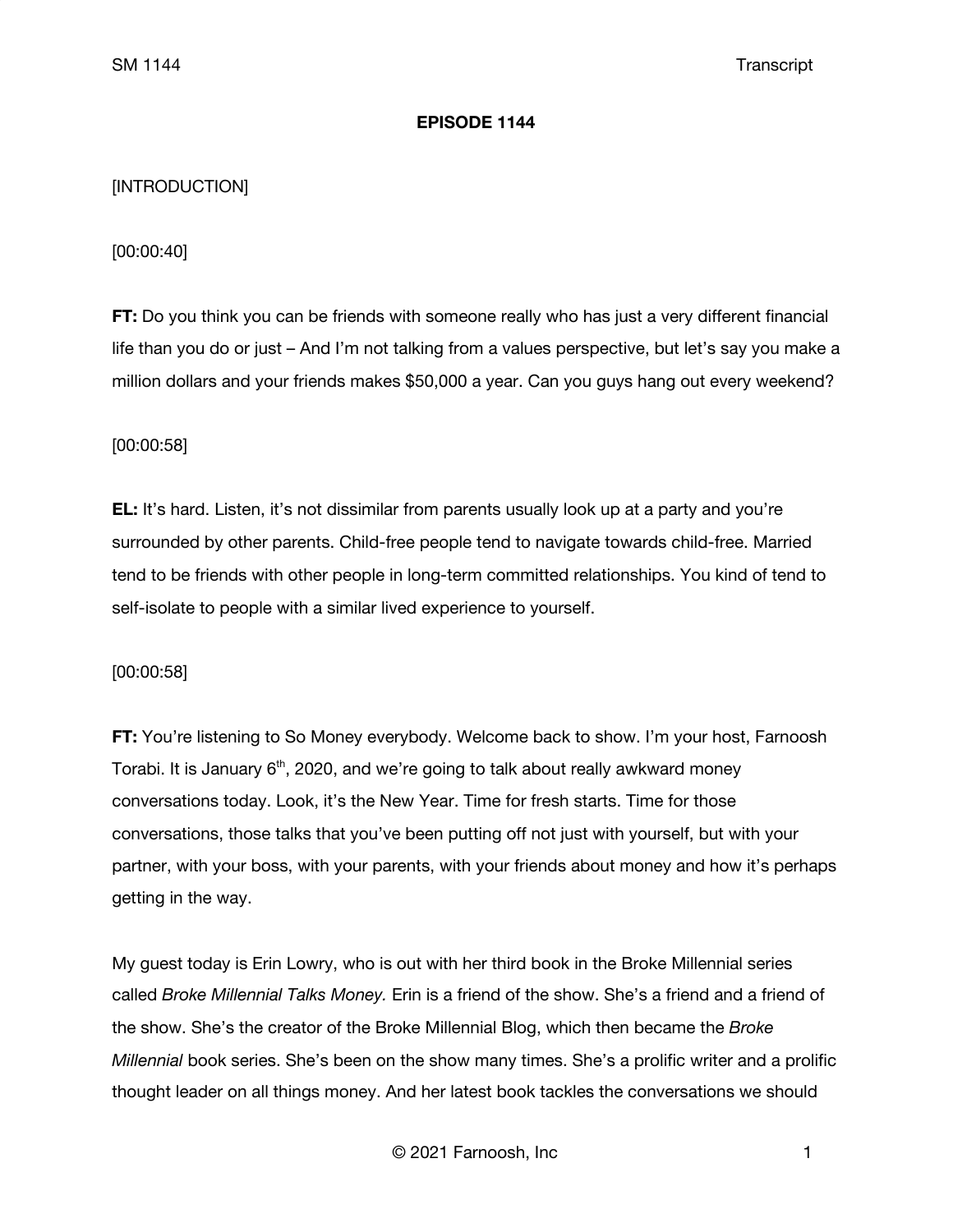be having. Like we should be talking about prenups with our partners. We should be talking about our parents' retirement plan with our parents. And we should be talking about the fact that maybe our friends are running us broke.

Erin has personal experiences and I have a few stories to share too and some things that might surprise you. Hopefully you'll walk away from this episode more informed, more empowered and ready to have that conversation, you know what I'm talking about, this year in 2020 with that person. You know who that person is. Here's Erin Lowry.

[INTERVIEW]

[00:02:50]

**EL:** Much empathy to every author, first-time author, who is launching a book in this scenario, just because it's an unknown for everyone. So like even your publisher can only provide so much insight and support because it's also just kind of a new landscape for them as well. And I don't have kids, but I keep joking that this is like my third child. I'm like, "Yeah, it'll be fine. Don't worry."

[00:03:12]

**FT:** She'll raise herself. Erin Lowery, welcome to So Money. I have been recording, and whether you like it or not, that's going to air. All that good stuff though. It's always fun to like I think for listeners to hear like the behind the scenes and then be like, "Oh, we're recording?"

[00:03:12]

**EL:** Oh, I saw that red light go on.

[00:03:31]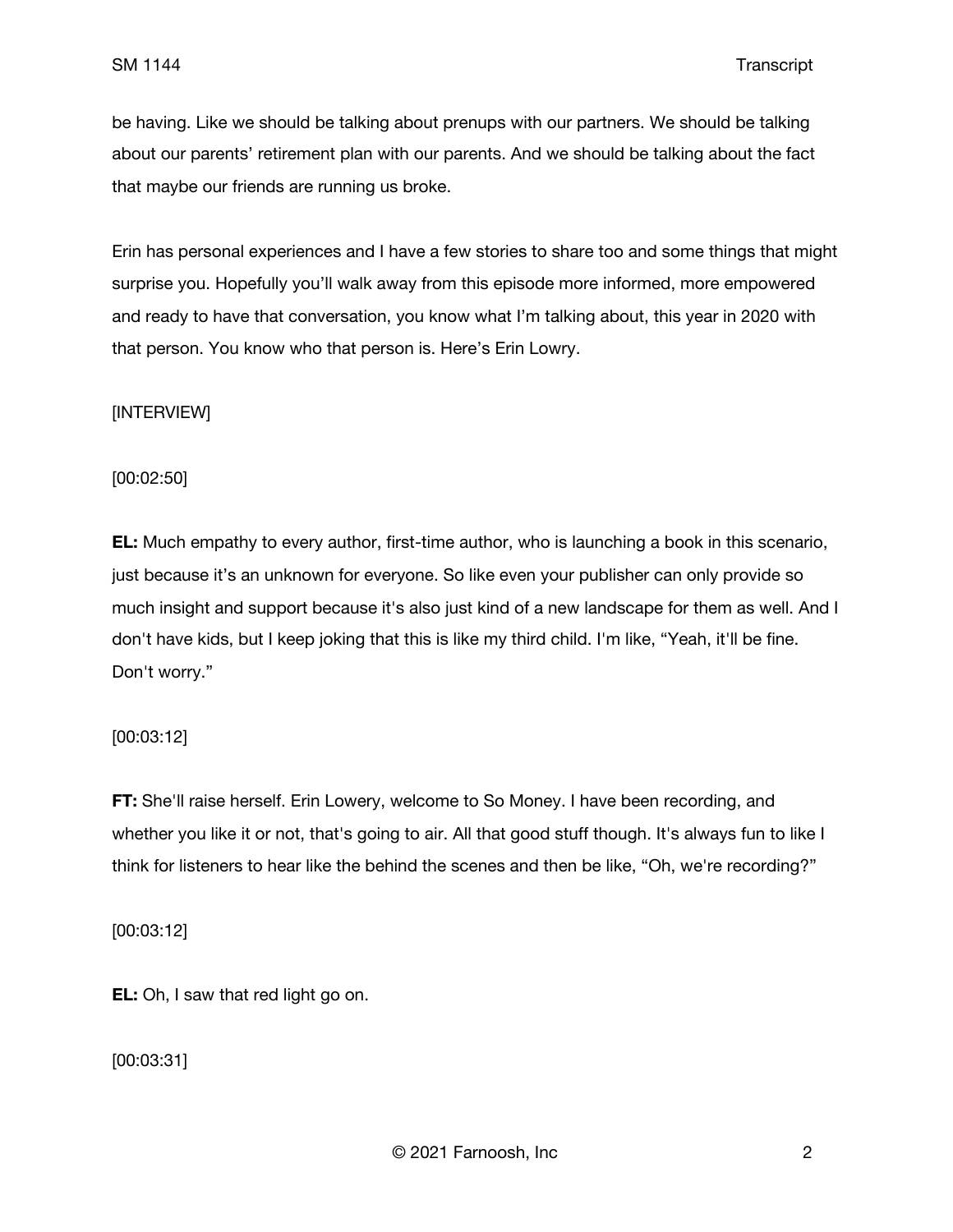**FT:** Oh, you did. Okay.

[00:03:31]

**EL:** I was ready for you.

[00:03:34]

**FT:** Congratulations on your third book, *Broke Millennial Talks Money*. It's been so fun to have you on the show through this journey of your book career first with *Broke Millennial*, then *Broke Millennial Takes on Investing* and now *Broke Millennial Talks Money*. Why did you want to focus this third book on these sticky conversations that we may or may not be having with our loved ones?

# [00:03:56]

**EL:** Well, I hope that we are. If we've learned nothing else from this pandemic, please talk to people about your financial situations. But mostly because that's the question I was getting asked the most and it wasn't one singular like relationship and money questions. It was all related to financial conversations. And you get it together, book one. We're figuring out the basics. Book two, we're figuring out how to grow wealth with investing. And then, truthfully, if you can't have open, healthy, honest communication about your money, it doesn't matter how well you handle it, it's still going to be a pain point. So just because you've gotten it together, if you're not able to set boundaries with your friends about your financial situation, talk to your parents about their ability to retire, have honest and frank conversations with your partner and learn how to fight fair when it comes to money, it will all continue to be a problem.

# [00:04:49]

**FT:** Reading your book on the back cover, it says, "Let's face it. Most people would rather have a root canal than engage in a much needed money conversation," although I did get a root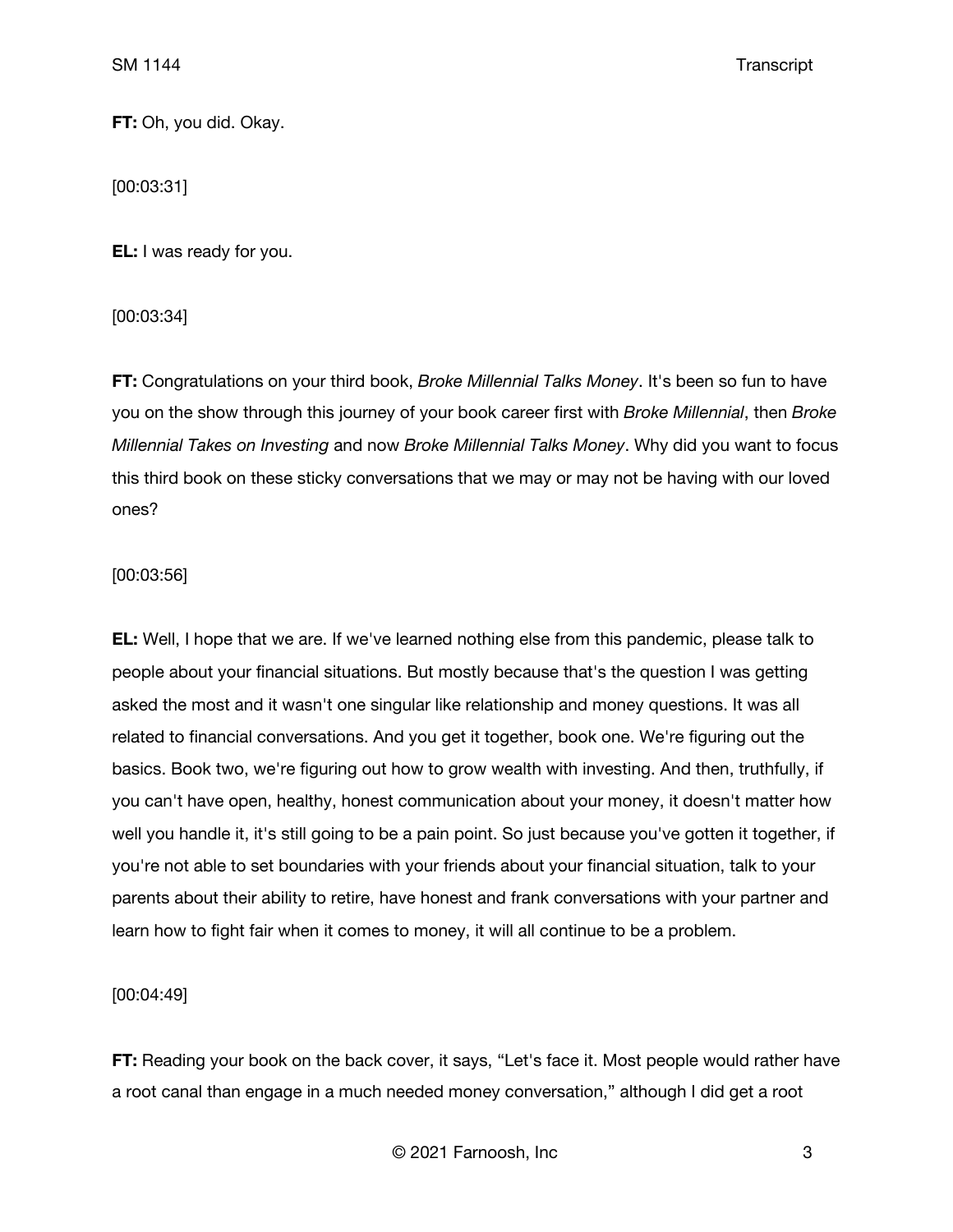canal recently. And I would much rather talk about money with my parents, which I did over the thanksgiving. We can talk about that in a minute.

You say it's all uncomfortable and things not to say as icebreakers, "Hey, honey, I want a prenup." Or, "Mom and dad, can you afford to retire?" Or, "Joe, how much do you make?" Let's cover all this stuff, and I'll tell you some of the things going on in my life too with money conversations. And it'll be interesting to get your advice. But let's start with your partner, since we're now facing our partners more and more of these days all under one roof 24/7 and money's on everyone's mind. We're living in a recession. So what should couples, first of all be, talking about? And if you're not that couple that is actively engaged talking about money, where do you begin?

### [00:05:53]

**EL:** Whoo! It's always a heavy question. I would say first is the when should you even be having the conversation? Now, if you've been quarantined together for nine plus months in this pandemic, then you're probably in a fairly committed and serious relationship. At which point if you're not married, I think now is the time. The litmus test I usually tell people is when you look at that person and think, "Oh, I could spend the rest of my life with you." This is the time to have that full frontal financial nudity conversation and to just talk about all of it.

Now, if you are engaged or married and maybe haven't had these conversations, now is the time, because there's no time like the present. And I do think that one of the best ways to start it is not to get into the heavy stuff. Is not to do how much debt do you have, but to have a, "What are your goals? What do you want to achieve in the next five years financially?" And then follow up with, "And what's standing in your way?" Really sneaky way to ask about debt without saying the D word.

[00:06:55]

**FT:** Yeah. Or how about what are our goals?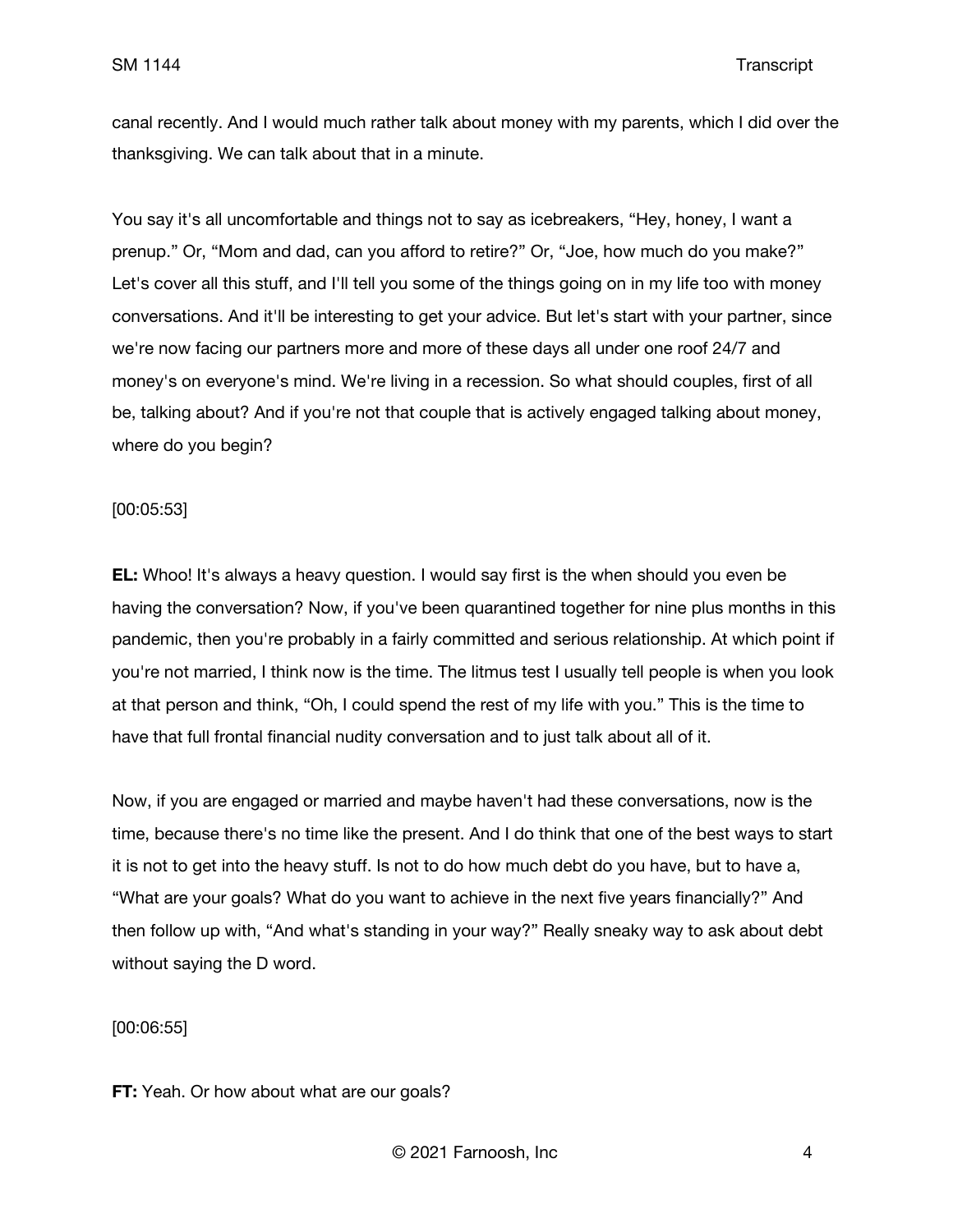### [00:06:59]

**EL:** Well, absolutely, if you're a couple. But I do think too, it's important to also recognize you can have both individual goals and couple goals. And I think when you're trying to build goals as a couple, it's also important to like what do you want to achieve? What do I want to achieve and then how are we going to marry the potential difference if we're not totally on the same wavelength? Which, let's be honest, most of the time we have to have some level of compromise that happens.

# [00:07:24]

**FT:** What are your favorite tools? When couples come to you and they're like we really want to have this conversation, but we would also benefit from a piece of technology or a resource so that we can like kind of lean on that and have that almost guide the conversation..

### [00:07:39]

**EL:** You know, it's funny. I don't have a particular like app or website. I did write the book possibly because people are asking me that question. But also I like to think more about the inventory of questions of your psychological relationships to money that you should be asking each other first. And I know that that sounds kind of weird to folks, but if you are consistently coming up against kind of the same money fights or the same type of money fight over and over and over, a lot of that probably has to do with how you each as individuals emotionally relate to money. And if you're not having a clear understanding of how and why your partner relates that way to money, it's hard for you to have both compassion and empathy.

So I would definitely encourage you to kind of sit down and go through whether you kind of refer to Amanda Clayman, or Brad Klontz, or Lindsay Bryan-Podvin who are all financial therapists that are referenced in the book. They all have works out there and worksheets that you can go through. What's your first memory of money? How does money make you feel?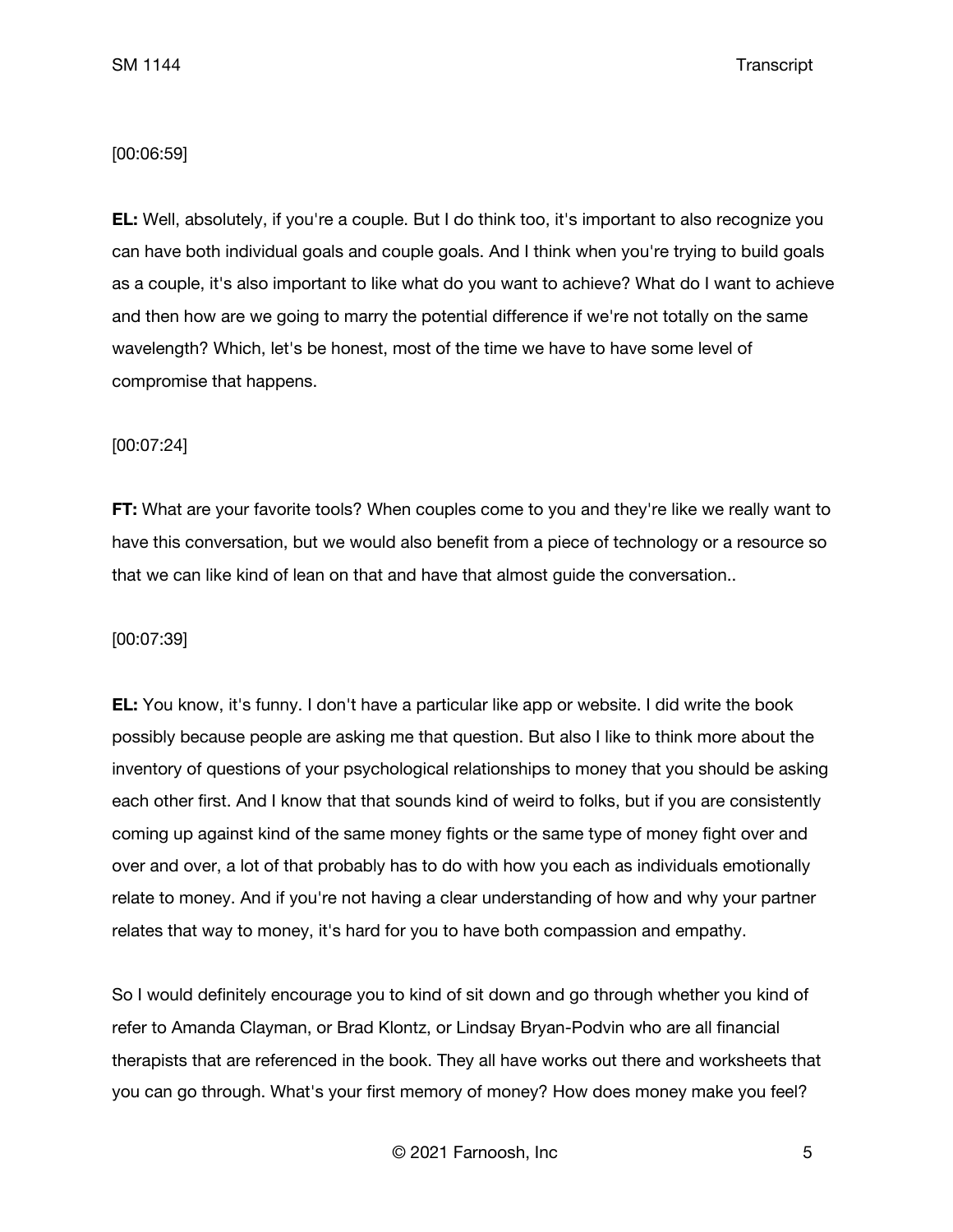How did you get money growing up? And these kinds of things can kind of unearth our anxieties that we still carry as adults that can then unlock for you, "That's why my partner reacts this way when X, Y, Z situation arises." And hopefully that helps give you some level of both empathy and compassion for why they're reacting that way or helps you kind of better frame the situation if it's a persistent issue in your relationship.

### [00:09:05]

**FT:** The words we choose are really important. Have you have you learned anything about how we should frame things? I mean you kind of alluded to some of that already, but just in terms of like do's and don'ts in terms of icebreakers or words or trigger words, right?

### [00:09:19]

**EL:** Definitely trigger words. I would say never be accusatory with how you're talking especially about money, and don't judge their values. I get the question a lot. I'm sure you do. I think every money person does. I'm a saver, they're a spender. How do I fix them? How do I get them to be a saver? Well it's not about fixing. It's not about changing. Like, truly, it's about coming back to that goal and value alignment. And you're allowed to be a married couple and still be autonomous human beings who have your own opinions and feelings. And honestly, in some level, different goals on certain things. Of course you should have overarching ones you're trying to reach together. But you have to also acknowledge that you're not always just going to like morph into one blob and have the exact same feelings about everything. So you have to learn how to be okay with, "Well, you can be a really hardcore saver, but it's also okay if your partner wants to spend X, Y, Z amount on certain items." And even if you don't see a value in that item, it is okay if they do.

Now I think that that ties more into how do you as a couple manage your money. Like if that's a perpetual problem in your relationship but your banking totally joint, maybe the answer is you bank primarily jointly, but then each get an allowance into a separate checking account that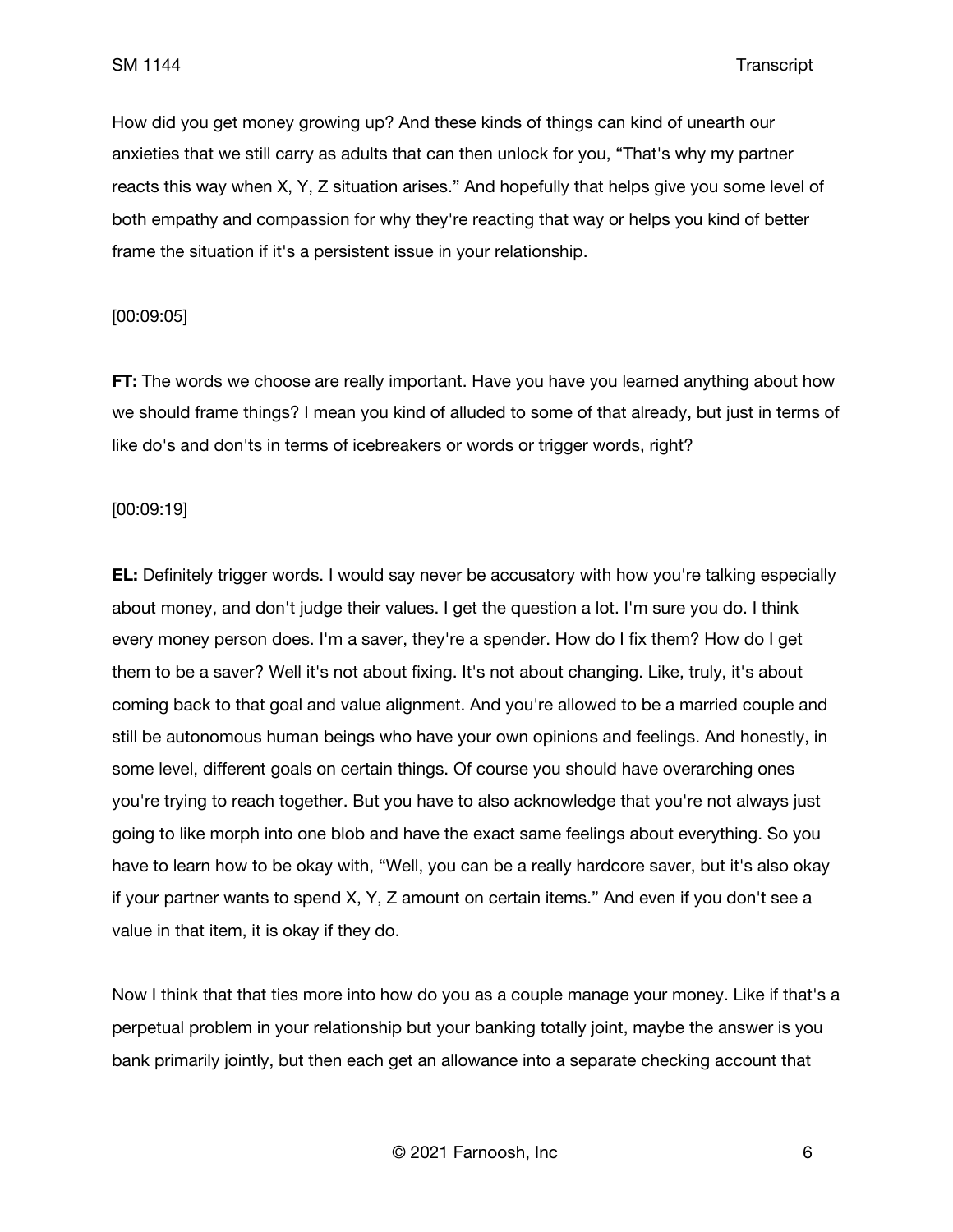you can spend however you like. So you're not nitpicking at each other and seeing every little thing that the other person is spending their money on.

### [00:10:39]

**FT:** That's really brilliant. Your book has so many great anecdotes and like just examples scenarios. I want to touch on parents as well, our relationship with parents when it comes to money. Over Thanksgiving, my dad wanted my advice. He was like chasing me around the house. It was kind of awkward. He was like, "I really want to talk to you." I don't know why I was like trying to avoid it, but I think when it comes to like my own family, I don't want to be on the hook, okay? I don't want you to take my advice, and if it didn't work out like I cannot escape you. So that's going to be uncomfortable for me. But my father was like, "Can I retire basically?" Wanted to know like, "Do you think that I could comfortably retire in a year?"

And so I love that they felt comfortable coming to me and that they weren't willing to share their numbers. And we were able to discuss some options for them. And it wasn't so clear-cut, but we were able to – My mom was there too. My mom was basically like this, she was like, "Just tell me that I can continue my lifestyle." And I was like, "It's the only thing you care about," but that's so many women, right? That's so many women of her generation that are just like, "Just let me know everything's going to be okay. I don't want to get into the weeds."

All this to say, what were your findings first when it comes to whether or not even younger generations are having conversations with their parents and should they be? Why is this important?

[00:12:05]

**EL:** Oh, we definitely should. I love that your parents came to you. I think that you are far and above the exception to the rule for the most part, in that most people that I have spoken with and heard from, it is pulling teeth for them to get their parents to engage in this conversation or their parents just totally stonewall them and don't want to engage. And it makes a lot of sense,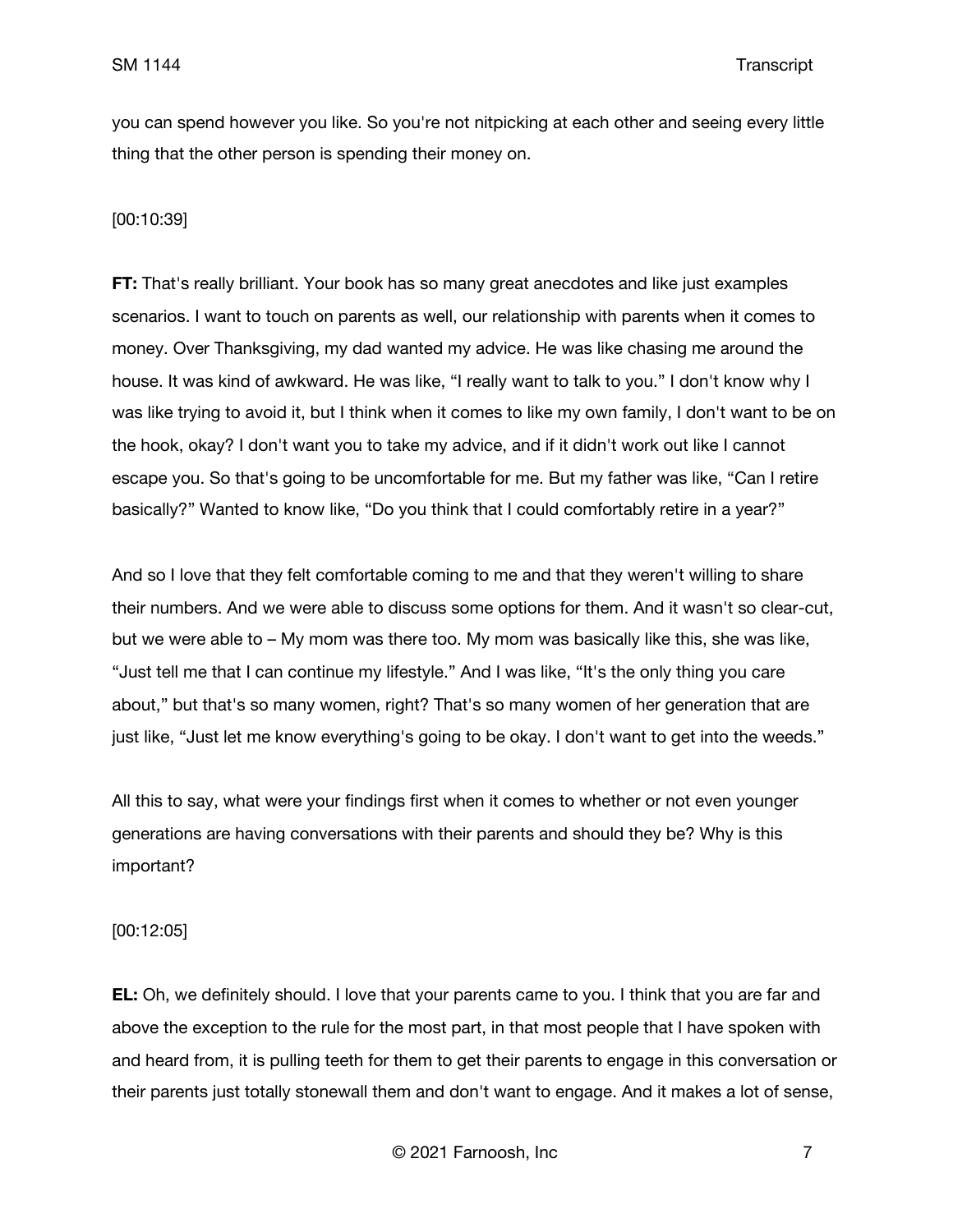because in some ways you can be kind of upending the natural parent-child paradigm because now it almost feels like you might be trying to parent your parents and be like, "Hey, financially, what are we thinking in the next 10, 15 years? Am I going to need to be picking up the tab?" By the way, none of this is language you should be using. I'm just saying what is going through a lot of people's heads, is are we going to get to a place where you, the child, are your parents retirement plan? And that can happen for so many reasons. And for some people, culturally, this is a given. Like they already know, "Of course, I'm taking care of my parents. Of course my parents are going to move in with me," but that's not the case for everybody in every culture. So it is important to have an open and honest conversation with your parents and start very, very early.

And it's also about more than just their retirement. Estate planning needs to be a big part of this, and I don't just mean a will. I mean a power of attorney, an advanced healthcare directive or medical power of attorney where if they're unable to make decisions for themselves, you can make those decisions for them and you know the decision that they want made. And this just makes everybody's life so much easier. But getting it started is hard. And my favorite way to do it is the classic ask your parents for advice.

We all know parents love giving advice. So even something as simple as, "Hey, I just got a new retirement package at this job that I just took and I'm trying to figure out how to pick investments in my 401 (k). How did you guys handle setting up your retirement accounts?"

[00:14:04]

**FT:** Oh, bait and switch.

[00:14:05]

**EL:** Yeah! And maybe the answer is, "Oh, we didn't," and then that gives you a lot of information. Or maybe it's like, "Oh, we really screwed that up. This is why." Or maybe it's like, "Hey, ours has done great. This is what we did."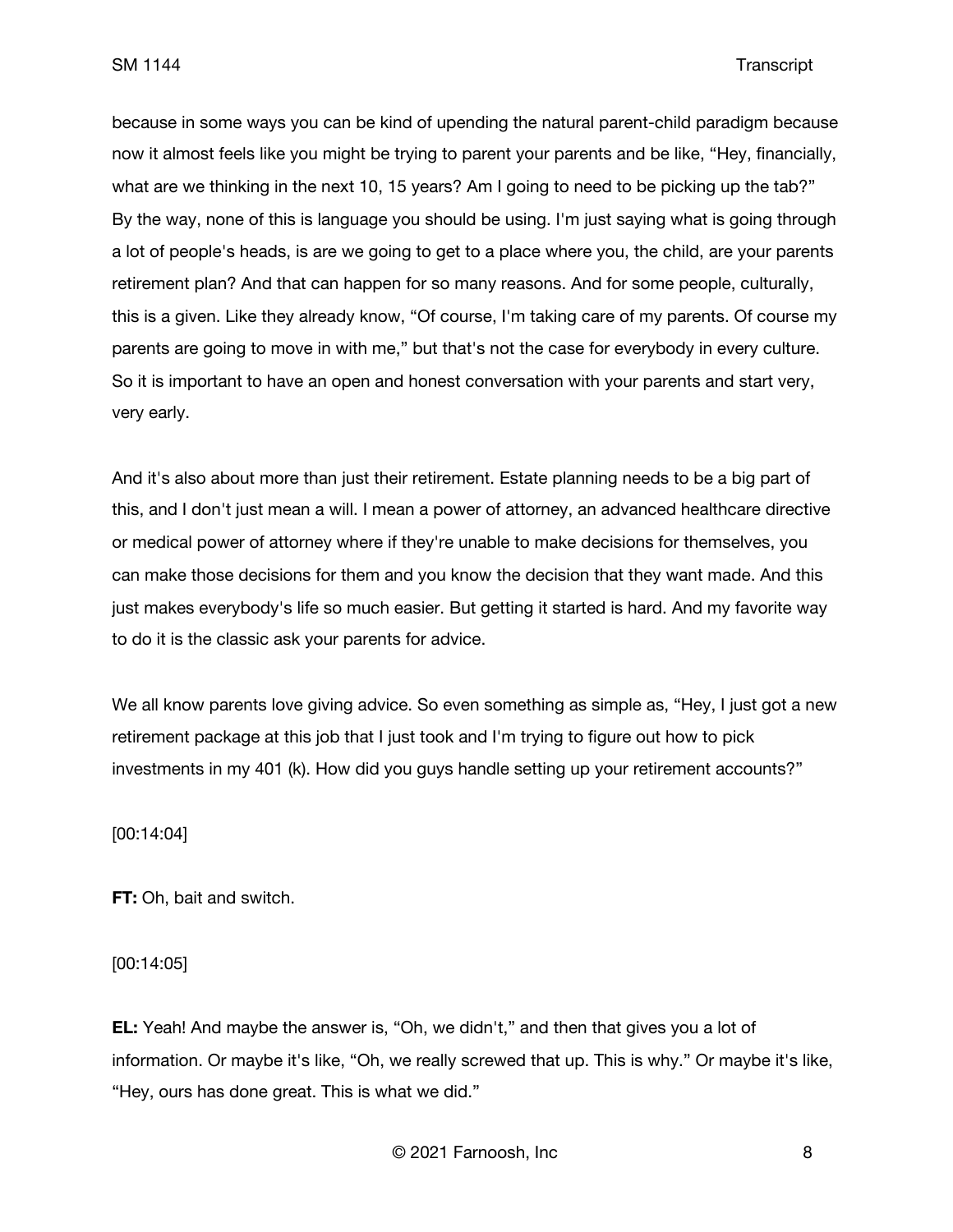### [00:14:16]

**FT:** I think a real breakthrough for my dad and I when we were talking was less about you know should I do a three percent withdrawal or a four percent withdrawal in my 401 (k) when I retire? It was like, "Dad, you need to work," because work equals happiness for him. Like work equals your brain working and not bothering mom. And it's just better for everybody when my dad is occupied. And he doesn't have hobbies really. Like he wouldn't be the guy that's going to go play golf all day or nothing like that. So I said to him – I think in passing I was like, "Do you know how much tutors go for these days, dad? Tutors are so expensive." I'm just thinking about getting my son a full-time tutor and like that was a quick no, because I realized just how much money it was going to be. And he's like, "Tell me more," because my dad has a Ph.D. in physics. He's a super academic. He loves to learn. He loves to teach. He doesn't do this right now in his profession. He's an engineer. And I was like, "This is a perfect retirement gig for you, dad. You can work virtually. You can set your own hours you can work as much as you want, as little as you want. And with your Ph.D. and –" His great work experience. And he's taught before. He's taught at university level before. He just never thought that that could be a real potential job for him in retirement. And I think that he got so excited by that. He's not as worried now about leaving his full-time job because he feels more confident that he can continue to make some income and not have to just milk that 401 (k), squeeze it.

#### [00:15:53]

**EL:** Oh yeah. And I do think that that's another great way to reposition the conversation that it's more about what does retirement look like to you? And using that to kind of segue into, "Okay, and if this is what you want to do in retirement, do you financially feel prepared to do that or do you think that retirement does include continuing to work in some capacity just so it's a different type of fulfillment?" My dad's very similar to yours. I don't think he'll ever fully retire. He's pivoted into more of consulting right now, and I don't see a day where he's not doing something that's active in that kind of manner, because it's a lot of what gives him fulfillment.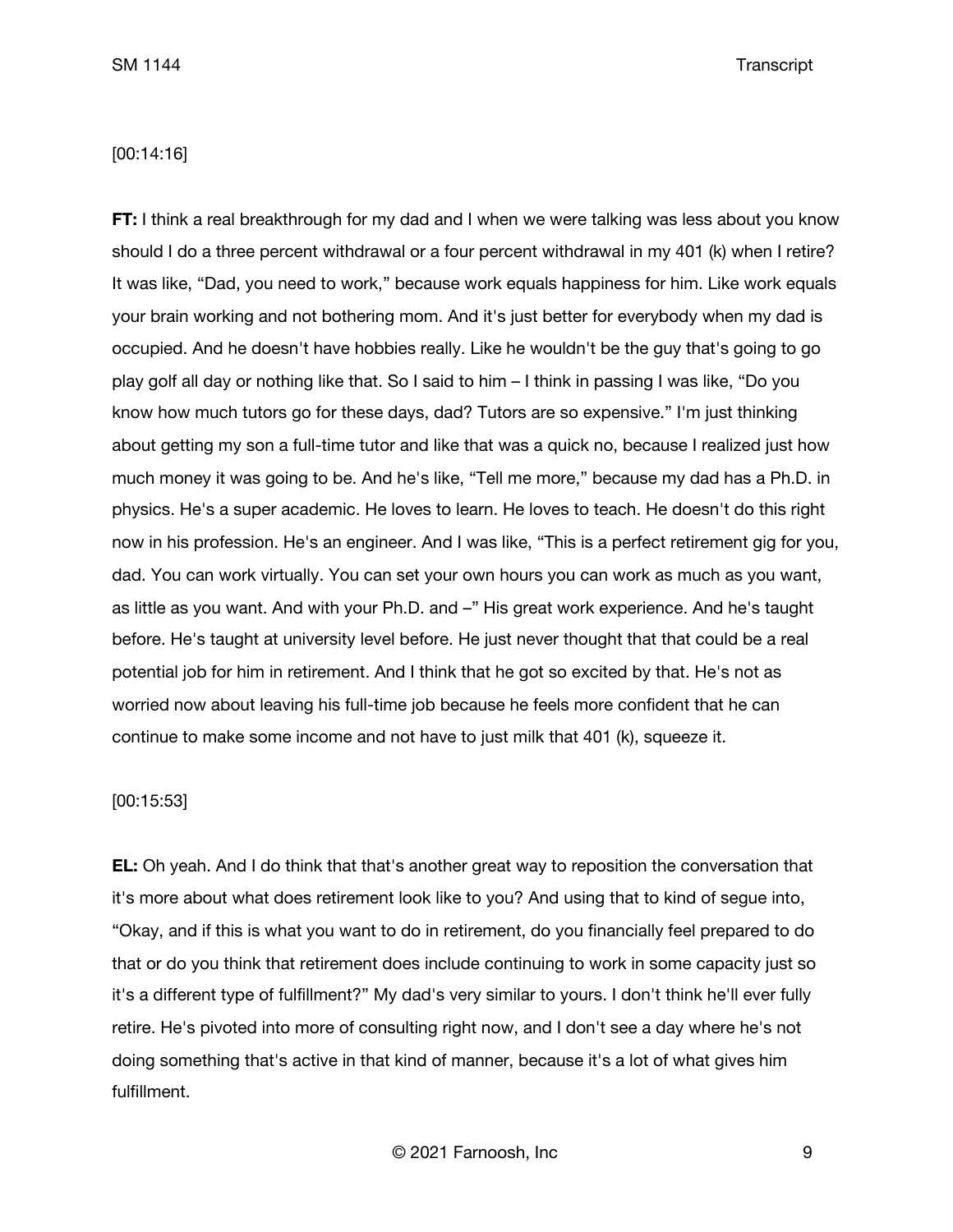# [00:16:31]

**FT:** By the way, listeners, my dad is super cute. You can check out our interview. I talked to him a couple of years ago on So Money when he pivoted after a layoff, and just remarkable how he bounced back in his career in his 60s, which is most people get laid off in their 60s. They're like, "Okay, I guess I'm retiring now," but not Adam.

Okay. But going back to couples for a minute, I forgot to ask you about prenups. I really want to touch on this. And then I want to ask you about co-workers and how to talk to your co-worker about how much she makes without being rude. But how do you bring up the topic of a prenup? This is not just for the rich and famous.

### [00:17:12]

**EL:** It is not. And I do think that's one of the big misconceptions about prenups. The other – And I wrote this in the book, that, "Man! They need to hire a brand consultant," because there is such a bad reputation when it comes to prenups. And everybody thinks about it as a divorce contract, which I get, because you're using it if you go through a divorce. But I really would challenge there to be a bit of a reframe and a different understanding of what a prenup is, and frankly it's marriage insurance. You don't get in your car thinking you're going to get into an accident, but you have auto insurance. You don't have a homeowner's policy because you think your house is going to burn down. You have it for a potential outside chance that those things could happen.

But more importantly, and what my attorney said to me when I was going through the prenup process, was everyone has a prenup. It's just the default laws of your state. So then really the question becomes, "Are you comfortable with your state's laws on how marital assets would be divided in the case of a divorce?" And if you're not comfortable with them, then it's time to get a prenup. And a lot of people don't know what they are either, which that to me is really the more mind-boggling part of all of this is how many millions of us sign the dotted line on a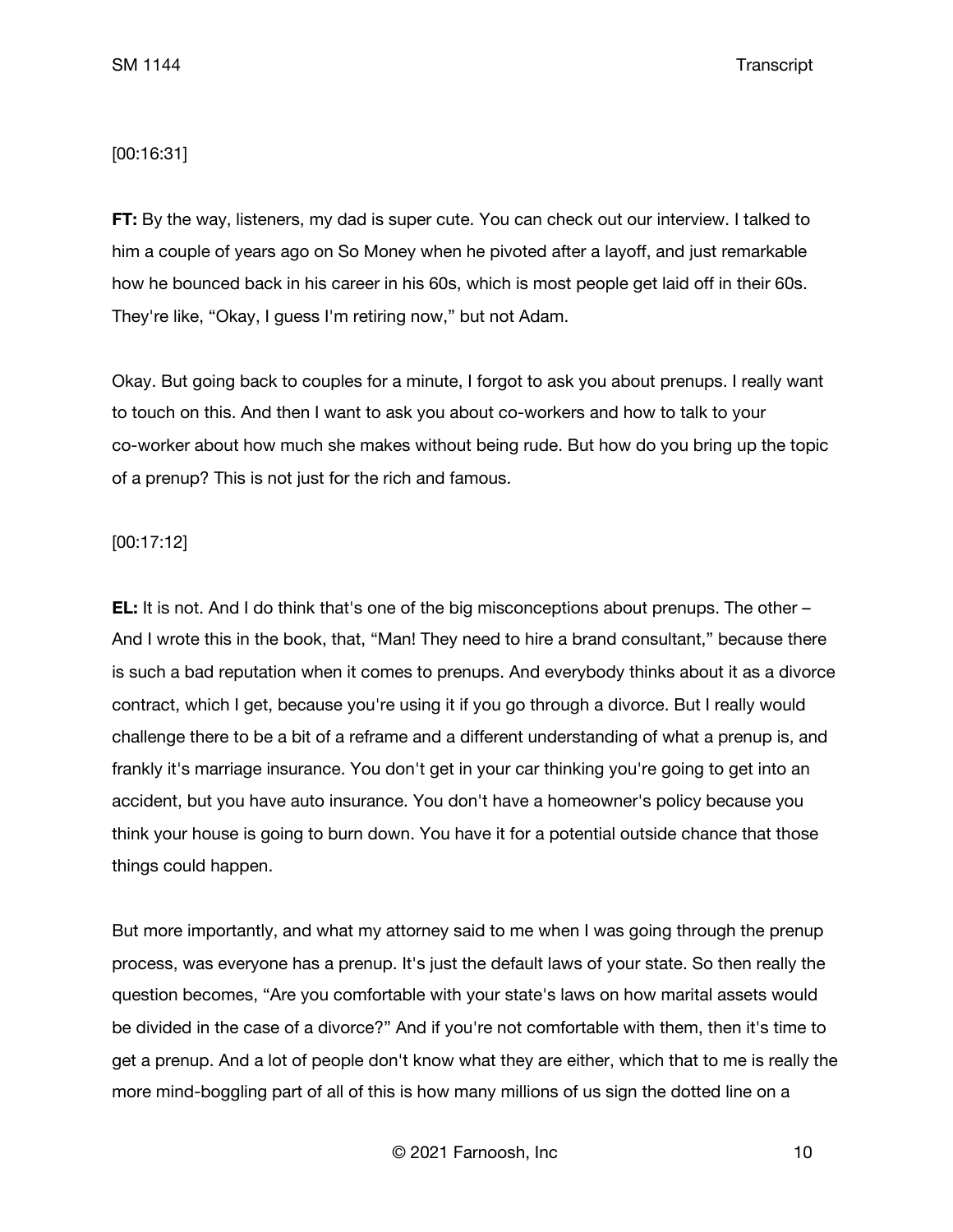marriage license without really knowing the terms and conditions of what would happen if things went sideways.

[00:18:30]

**FT:** You can also get a post-nup, for anyone listening who's married and they're like, "Oh, darn! I didn't get a prenup." It's not too late.

[00:18:37]

**EL:** It's not. And I actually love the advice that one of the attorneys I spoke to for the book has about post-nups and she thinks even if you have a prenup you should engage in having a post-nup anytime there's any time there's a major life transition. So a very classic example is if you got married as two working parties and then you have a child and somebody steps out of the workforce, you should have a post-nup to account for what would happen if you were to get divorced and continue to have been a stay-at-home parent or a primary caregiver. If you weren't contributing to a retirement plan, if you weren't being cared for in that kind of a manner, making sure that if you don't feel that the state's laws are fair, that you and the child are provided for correctly.

[00:19:20]

**FT:** That's brilliant. Really, it's a PR crisis.

[00:19:24]

**EL:** It is. And I know that so many people, and I guarantee at least one person listening to this is having an emotional reaction to a conversation about pren-ups, because we kind of were trained that these are things that means you don't love and you don't trust your partner. And I just really dislike that kind of a branding and that kind of a notion because, yes, of course marriage should be about love and trust, but also you are citing a legally binding document that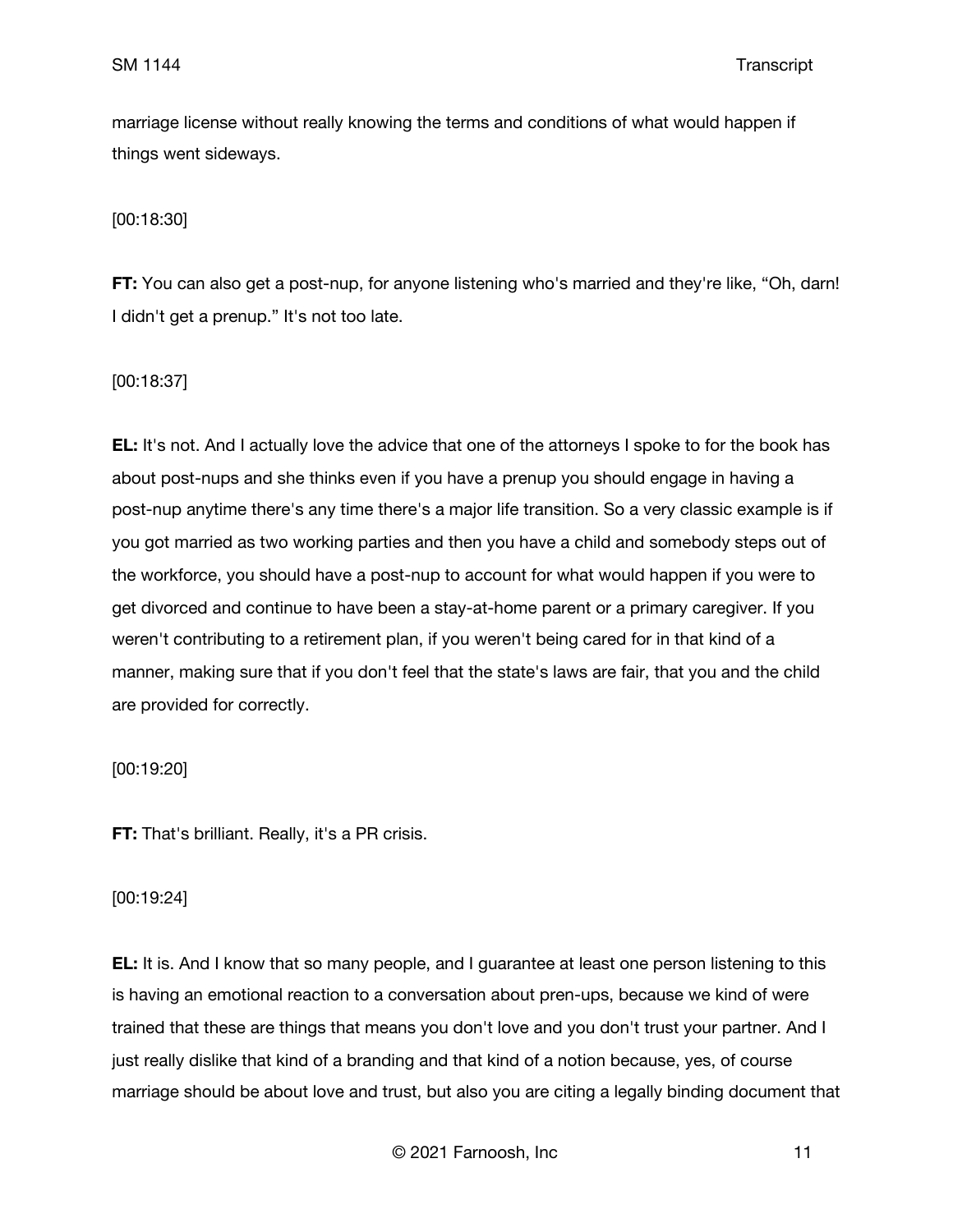requires you to go to court to get it dissolved. And if you were to sign a business contract, no one would expect that you would sign that on-blind faith. You would do what it took to protect yourself. So the same truly needs to go for a marriage as well. Plus, my favorite part about prenups, you have to talk about everything. Everything when it comes to your financial lives. What better way to go into a marriage than to have put literally everything on the table and have to have a few kind of painful hypothetical conversations?

#### [00:20:21]

**FT:** Yeah. In a previous episode on So Money, I was talking with Ramit Sethi, who's the author of *I Will Teach You To be Rich*, and many of you who follow him know and we know he got married recently to a lovely lady named Cass. And he talks about this openly and so I can share it with everybody on this podcast. He also engaged in a prenup before he got married and he said that it was quite the wake-up call. Like they realized so much that they hadn't even realized about themselves when it came to money, and now they're getting married. So they actually went to see a therapist over this. The prenup prompted them to go to a therapist. They are so much happier that they did that and they just feel like, "Okay, we like check that off the list. Great. We can move on." But I think it takes a really committed couple to do that.

## [00:21:10]

**EL:** It does, and you are confronted with certain questions that I don't think many people would ever ask themselves if it weren't for going through a prenup process. And some of them might not even necessarily extend to your direct situation, but just engaging in the conversation can make you realize things about yourself and your partner. I know for us, one of the big questions that kind of turned into, I would say the most dramatic argument we had out of the prenup process, was let's say one of us was to inherit something from a family member. First of all, is the other person entitled to that inherited money just because we received it when we were married? Second of all, what if we purchased an asset with that inheritance like a home and then got divorced? Is the other person still entitled to that asset since it was purchased with inherited money? Like those kind of questions – Oh! You end up having some feelings through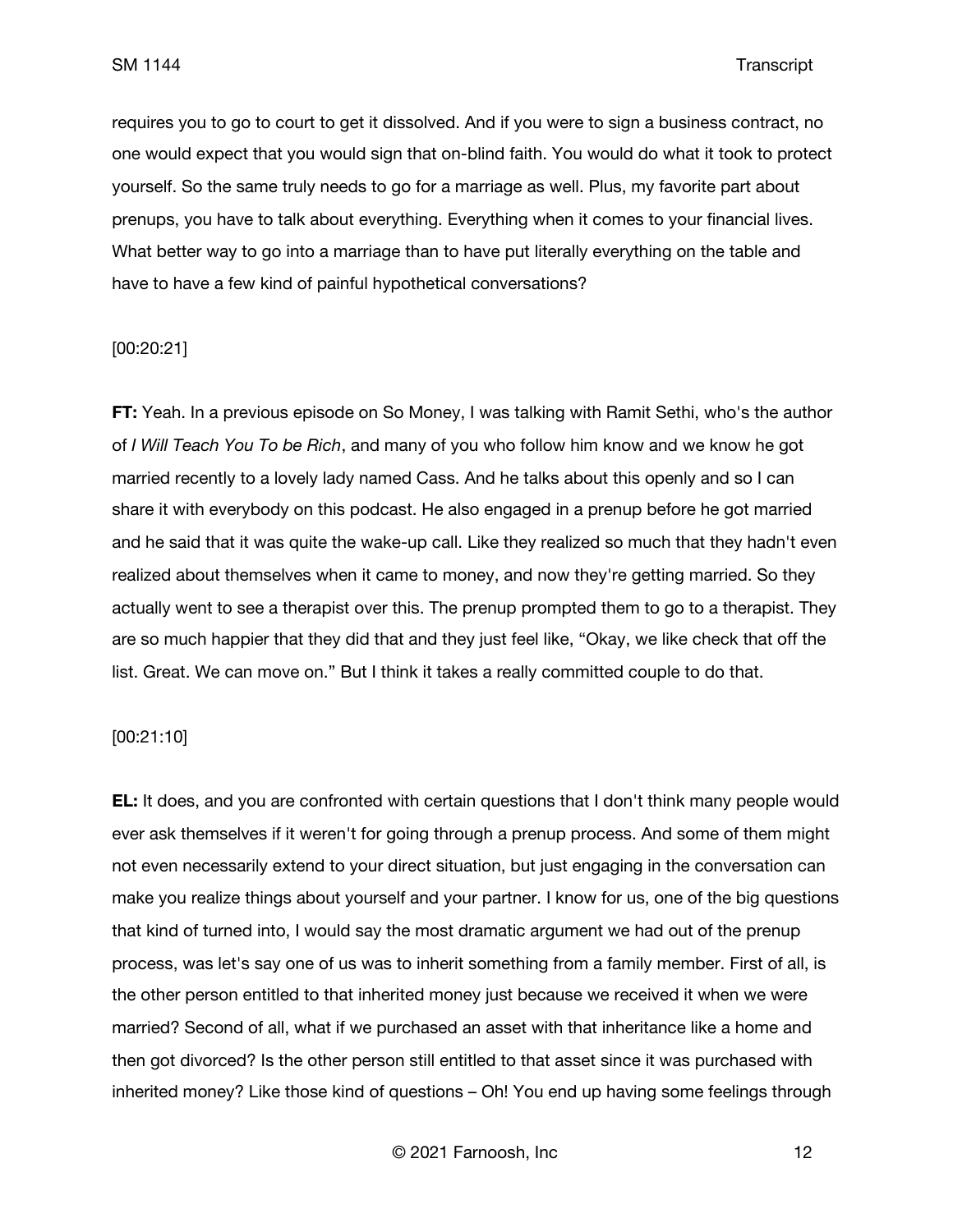that process. And I do think that it is just really important to have these kind of conversations. And the last thing I love about a prenup is you are also figuring out how you would handle and split your assets at a time where you are in love and happy and you're going to be generous and kind with one another as opposed to just like a brawl at the end times and also potentially just dragging it out to be spiteful and costing yourselves a lot of money on the backend because, divorce can be really expensive.

# [00:22:36]

**FT:** Yeah, I think the assumption, the false assumption we often make in not getting a prenup is like, "Well, we're reasonable and we love each other. So we're not going to fight each other over like that weird inheritance money that we got from that weird uncle that now we want to –" It's like, "No, you will. You will," because that is what divorce does to people, right? It turns you into your ugliest version of yourself.

### [00:22:58]

**EL:** Yeah, it really can. And I do joke that I am self-actualized to know that I am protecting him from a vengeful version of myself that if things were ever to go sideways –

### [00:23:10]

**FT:** See? Now, I hope that – so I'm going to be really honest. I don't have a prenup, although I recommend it to everybody. I just don't have one. And I like to think it's because my husband is scared of me and he would never divorce me. So that is my actual prenup, is I am one who is feared in the relationship. So maybe that's just how I've worked around it. But also I feel like my husband works in startup land and he's going to cash-in one day real big and I don't want to have a prenup. Full access, one full access to those millions.

[00:23:45]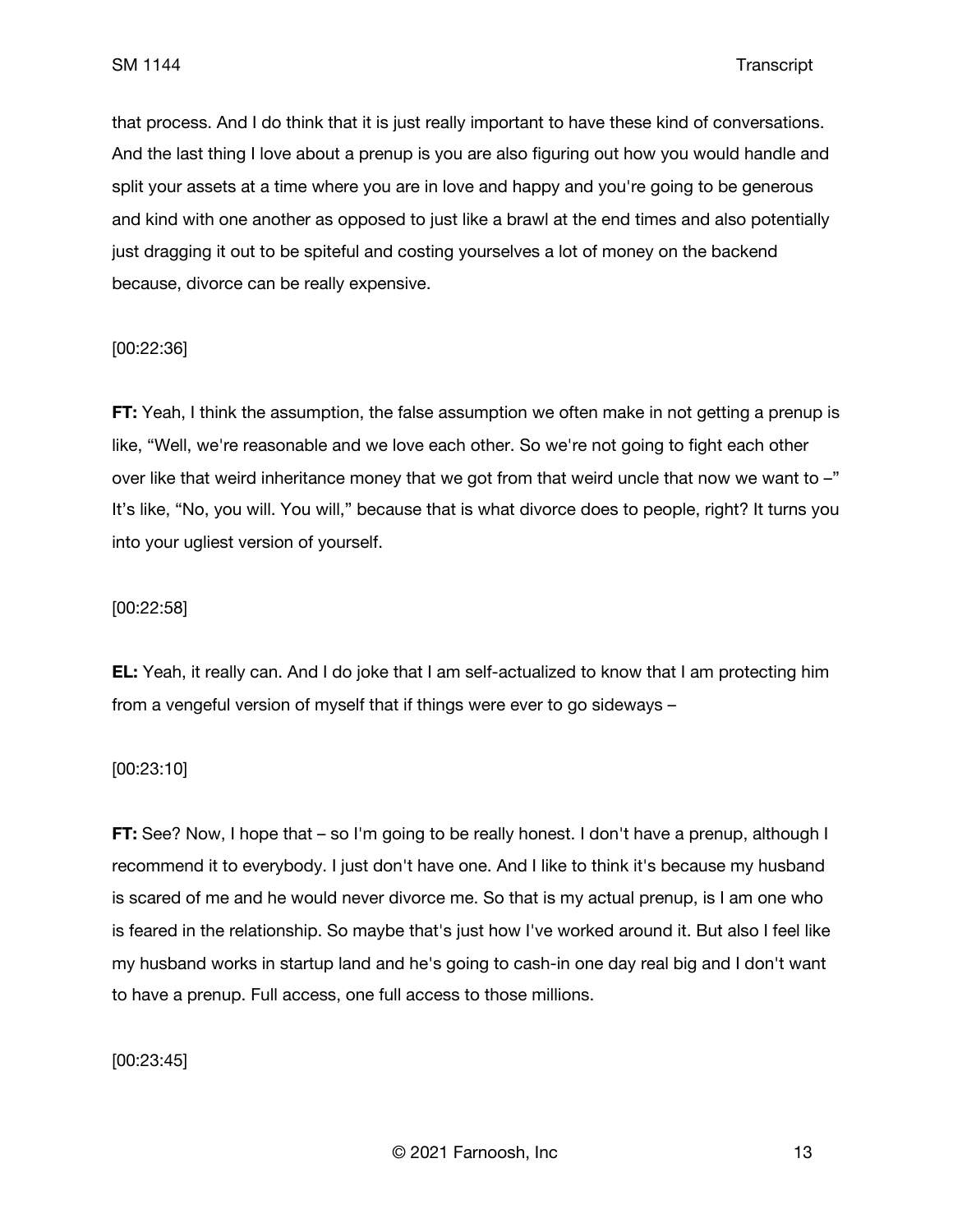**FT:** And I do think too that one of the really common prenup retorts is I would never leave. And you can fully think that, and it doesn't matter what happens. I'm never walking out the door. And if that's your conviction, that's your conviction, but you cannot control another human being and you cannot prevent the other person from walking out the door.

[00:24:06]

**FT:** Yeah. And so one of the other tradeoffs to not having a prenup like I do is you just have to make a lot of money so that when you have to give it all away you're still left with a lot of money.

[00:24:14]

**EL:** Yeah, that's true. That's very true.

[00:24:16]

**FT:** I'm going with the Jeff Bezos model. Did he have a prenup? I can't remember.

[00:24:20]

**EL:** I don't think so.

[00:24:22]

**FT:** I don't think he did. I think that's why his wife is the richest person on the planet, who by the way just gave away so much of her wealth, which was amazing.

[00:24:29]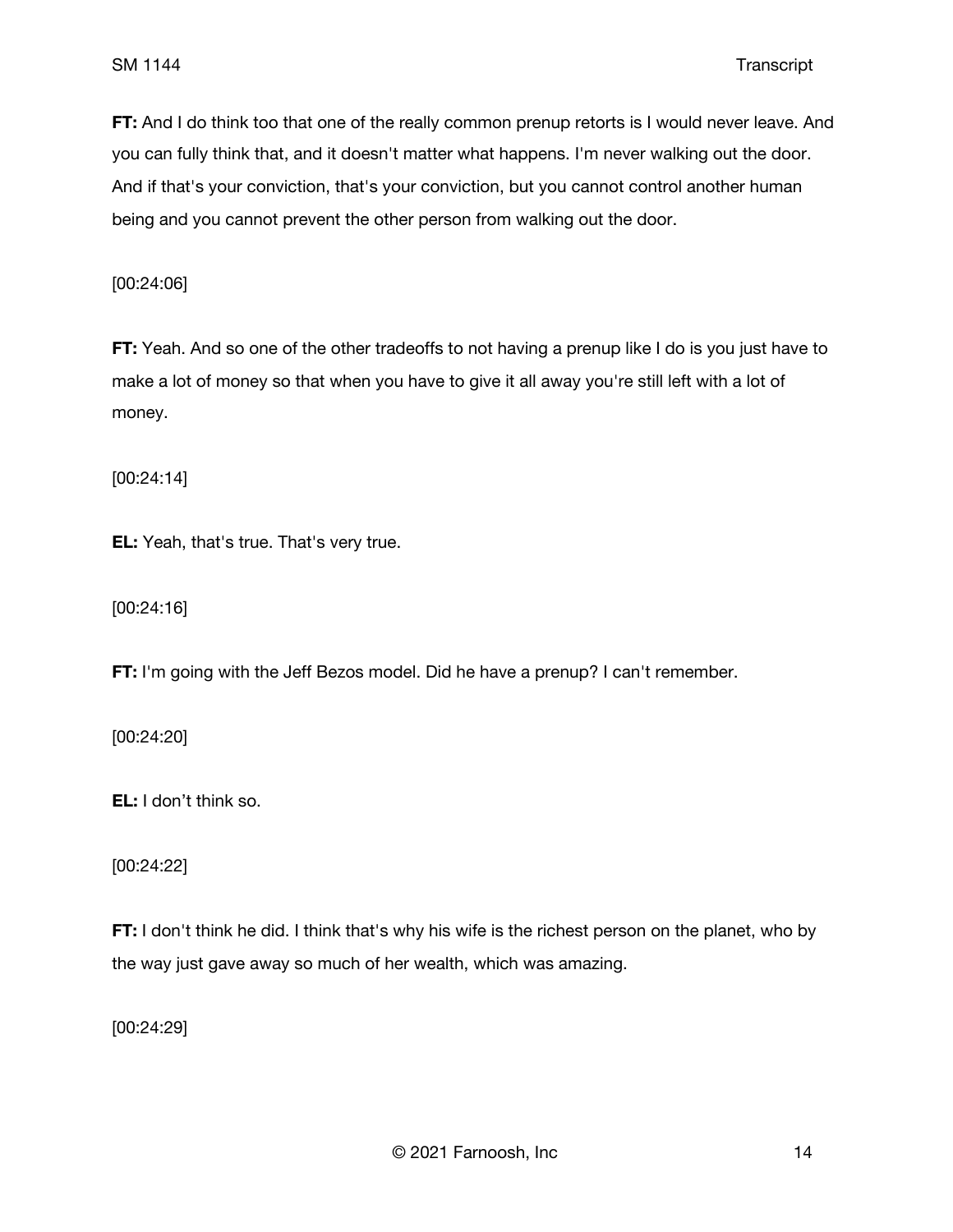**EL:** Yup. She is a wonderful philanthropist. And I have actually also spoken with a woman who kind of similar story where her husband actually kind of embezzled and stole a bunch of money out of a business that they worked together and in the divorce they did not have a prenup and she was just kind of like, "You know what? This isn't worth fighting over. I've made it before I can make it again," and that was sort of her mentality about it, because for her mental health, she needed to just walk away. And everybody relates to it differently.

I do think too the other thing that to me I get a chuckle about with prenups is anytime you see articles they're like, "Oh, we got married. I paid off his student loans and then he divorced me a year later." I'm like, "Get up prenup." You can have clauses that account for that kind of stuff.

[00:25:12]

**FT:** Right. By the way, MacKenzie Scott. Not Jeff Bezos's wife. That was rude. I should call her by her real name and her real identity, which is MacKenzie Scott.

[00:25:21]

**EL:** The philanthropist.

[00:25:20]

**FT:** Okay. Philanthropist with a capital PH. How do you talk to your co-worker about their salary? And do you even bring that up when you're negotiating with your boss? Is it even relevant?

[00:25:35]

**EL:** Oh, it can be. So that's circumstantial, and I'll loop back to that one. In terms of asking straight up, I always preface by saying you know your workplace. You know if it is a "safe space" to be asking these questions, because technically in most cases it is illegal to fire you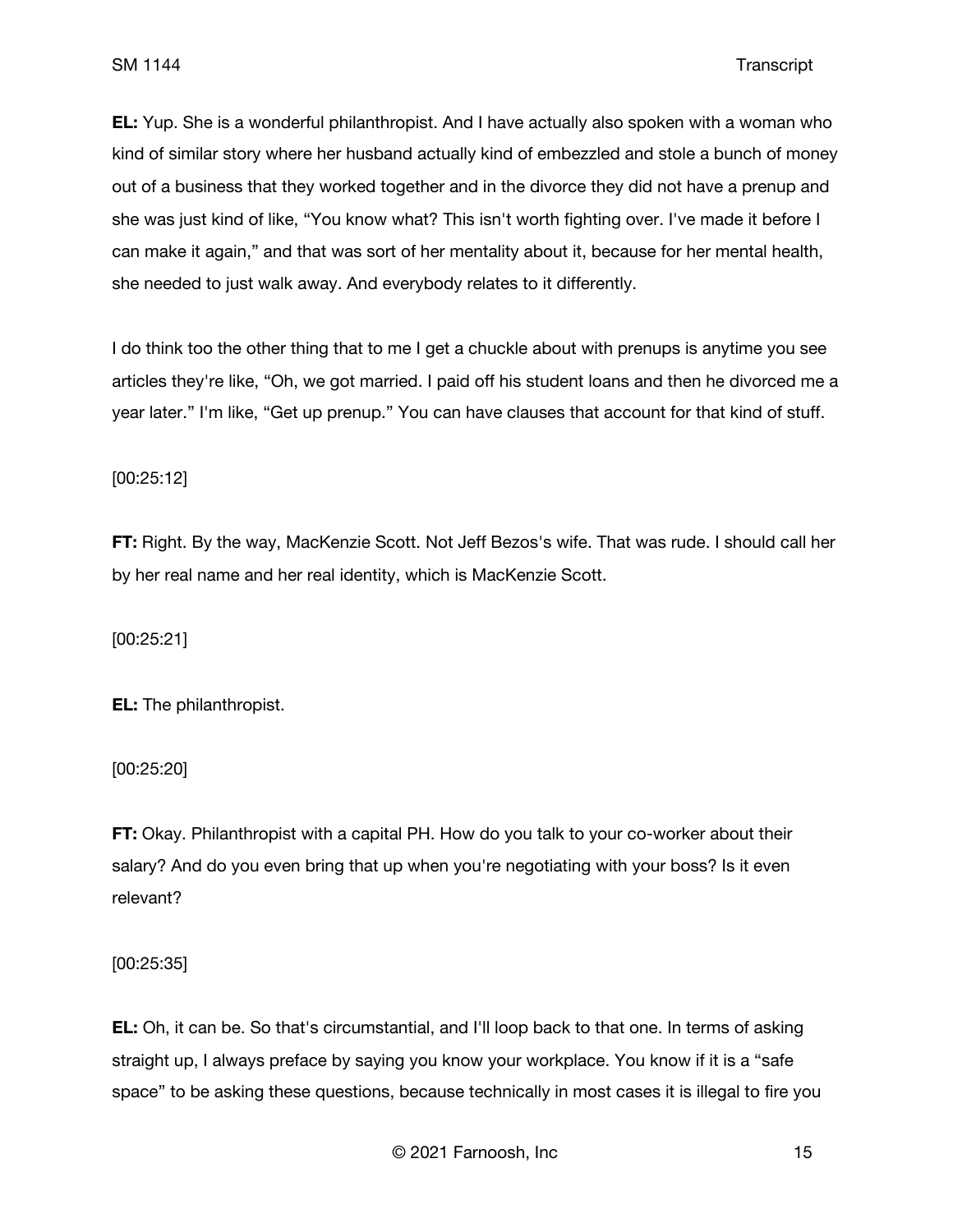for asking other people about compensation. However, they can find another reason to fire you if they're going to try to get you out the door, and it's very time consuming and expensive to sue.

So odds are they would hedge their bets that they could just fire you anyway and you're not going to sue them. Not trying to scare anyone. Just saying you know your workplace and if you feel like, "Hey, that would kind of be a threat to my job and I wouldn't feel comfortable asking my coworkers," then don't. I'm going to offer some other options. So no matter who you're asking, whether it's a co-worker or you're cold pitching people on LinkedIn who do a similar type job at a similar type company and live in the same city or town, then there are a few strategies you can go with.

I do love the over under, which is, "Hey, I'm about to go negotiate for a raise and I'm just trying to make sure that I have a good understanding of what I should be asking for for comp. Could you tell me, do you make over or under? Insert amount here." So let's say fifty thousand dollars. You make over under fifty thousand dollars. Now let's say they make over. And you want to know like is it because it's 52 or are you making like 75 grand? So you could kind of keep inching it up. Do you make over under 60? do you make over under 70? That can be a really effective strategy if you think they'll be uncomfortable telling you a direct number and also if you're trying to suss out something like a gender or racial-based wage gap. That can also be a really effective way to be asking people, "Hey, I think I might be getting underpaid. Could you tell me, do you make over or under? Ballpark the number here."

[00:27:32]

**FT:** What about saying like, "I make X. Do you think I should ask for more?"

[00:27:36]

**EL:** And that's a perfectly reasonable question to ask as well and to kind of position it particularly if you're talking to somebody who works the same job or maybe it's just one level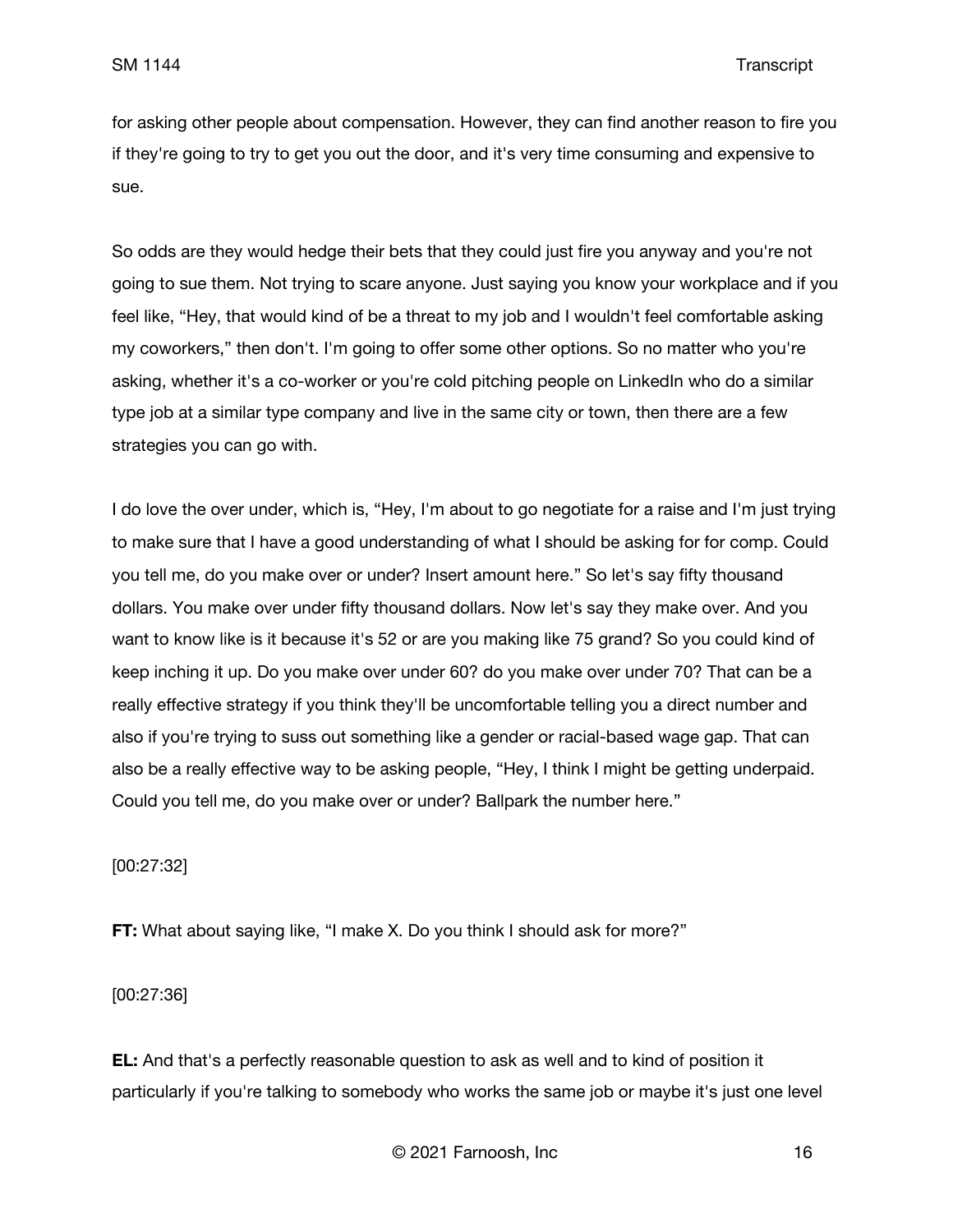up from you. And that's the other thing you've got to remember is you need to be asking people that are relevant to your situation. So it needs to be somebody who currently works that job who just recently got promoted out of that job. Otherwise you could ask a hiring manager, but I don't know that I would do that person at your company. It should probably be like a LinkedIn situation.

### [00:28:08]

**FT:** Mm-hmm. And then as far as bringing that into your conversation with your boss, I guess you just have to make sure you have proof and that it really is unfair, because like I guess salaries currently are so subjective. Most of the conversation really focus honestly on your own contributions. I mean, they should speak for themselves.

### [00:28:30]

**EL:** Agreed. And the other thing is you don't want the employer to get defensive, and bringing somebody else into it could just kind of make it a defensive conversation as opposed to a collaborative conversation. Now where it might make sense to bring up somebody else's comp is if you have unearthed a specific wage gap issue. Now there's a story in the book that sounds very much like an urban legend, but I had interviewed a negotiation expert who had a client that asked some co-workers who did her exact same position how much they made and they all made about 10 grand more than she did. She was like, "What? This doesn't make sense."

So she went in and very calmly said to her boss – I was in conversation and I realized that I am getting underpaid by about ten thousand dollars compared to some of the other people who do my job. And I was just wondering if you could give me a reason that would account for that? So not being accusatory, not being like, "This is a gender wage bias gap," anything like that. Just sort of laying out the situation and her boss looked very startled and said, "I'll be honest, there's a range. You shouldn't be that far off. Let me look into this." Turned out there is a payroll typo when she was hired. So she got back pay and it all worked out fine. Obviously that is a very rare slim like chance that that's happening. But if –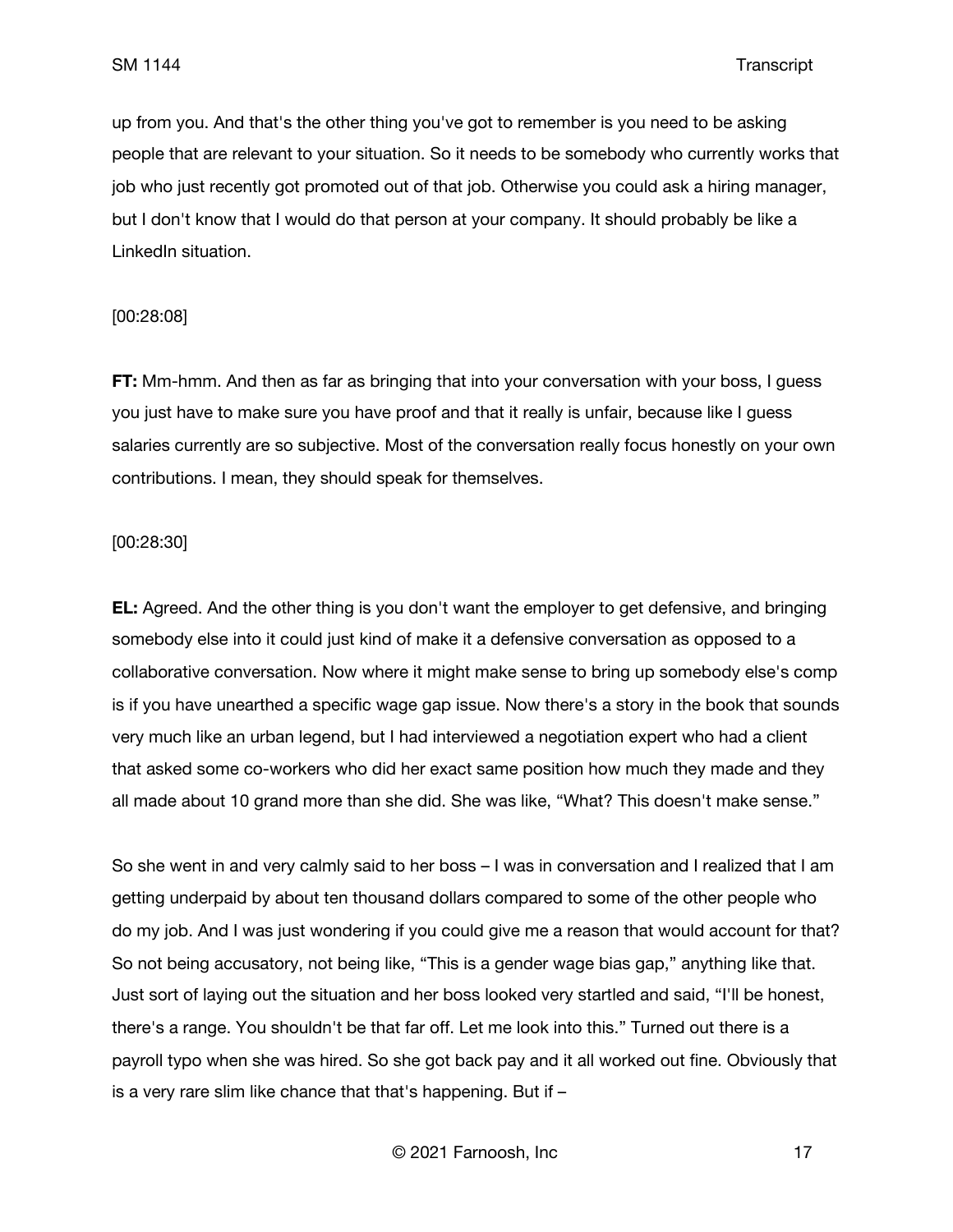[00:29:51]

**FT:** That's interesting.

[00:29:52]

**EL:** Right. If you do unearth like a gender or racial-based wage gap, it is also okay to bring that up in your negotiation.

[00:30:01]

**FT:** Now, this is great, because next time you go and ask for rates and be like, "I just want to make sure that there wasn't a payroll typo."

[00:30:09]

**EL:** Yeah. Hey, human error, it can happen.

[00:30:12]

**FT:** Oh my God! That's brilliant. What have you struggled with personally, Erin? What conversations around money have you found challenging in your own life?

[00:30:23]

**EL:** Ooh! Setting boundaries with friends is something that I've experienced both sides, the side of being in my early 20s and being very, very obsessive about trying to save while making that a lot of money. Trying not to accumulate any debt because I wasn't making much money. So I said no to things all the time and without any context, which is not the way to do it. And I will say, "Look, that's one of my biggest regrets from my early 20s," is I feel like i lost a lot of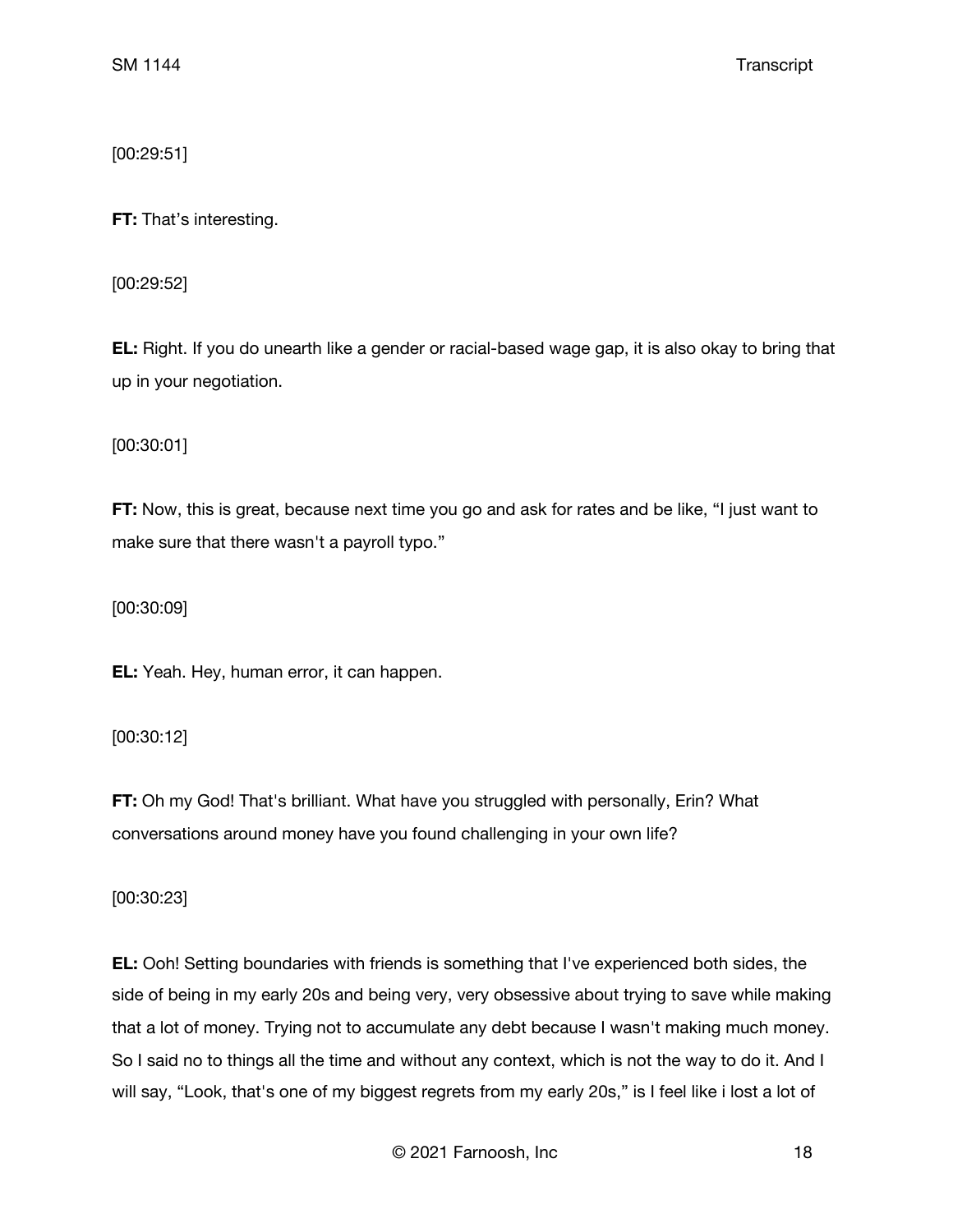friendships because I did not invest into those relationships because I always prioritize work and earning money.

So I do think it's really important, if you're going to turn someone down, to also come with a counter offer or just come up with your explanation. You don't have to share your direct numbers, but you might say something like, "I really want to spend time with you, but I am trying to pay off one of my student loans in the next three months. So instead of going to bottomless brunch, could we maybe just like get a bagel and go for a walk in the park?" or whatever it is. So that would be a big one.

Now on the other side, and I realized when narrating the audiobook that I was definitely going through something about weddings when I wrote this, because I have like a lot of emotions in wedding-based chapters of this book. But I really am tired of going to other people's weddings. Like I've just reached that point. We have, as a couple, sunk more than 20 grand into attending other people's weddings.

[00:31:52]

**FT:** Eek!

[00:31:52]

**EL:** Yeah.

[00:31:54]

**FT:** What? How many weddings is that? That's cray-cray.

[00:31:56]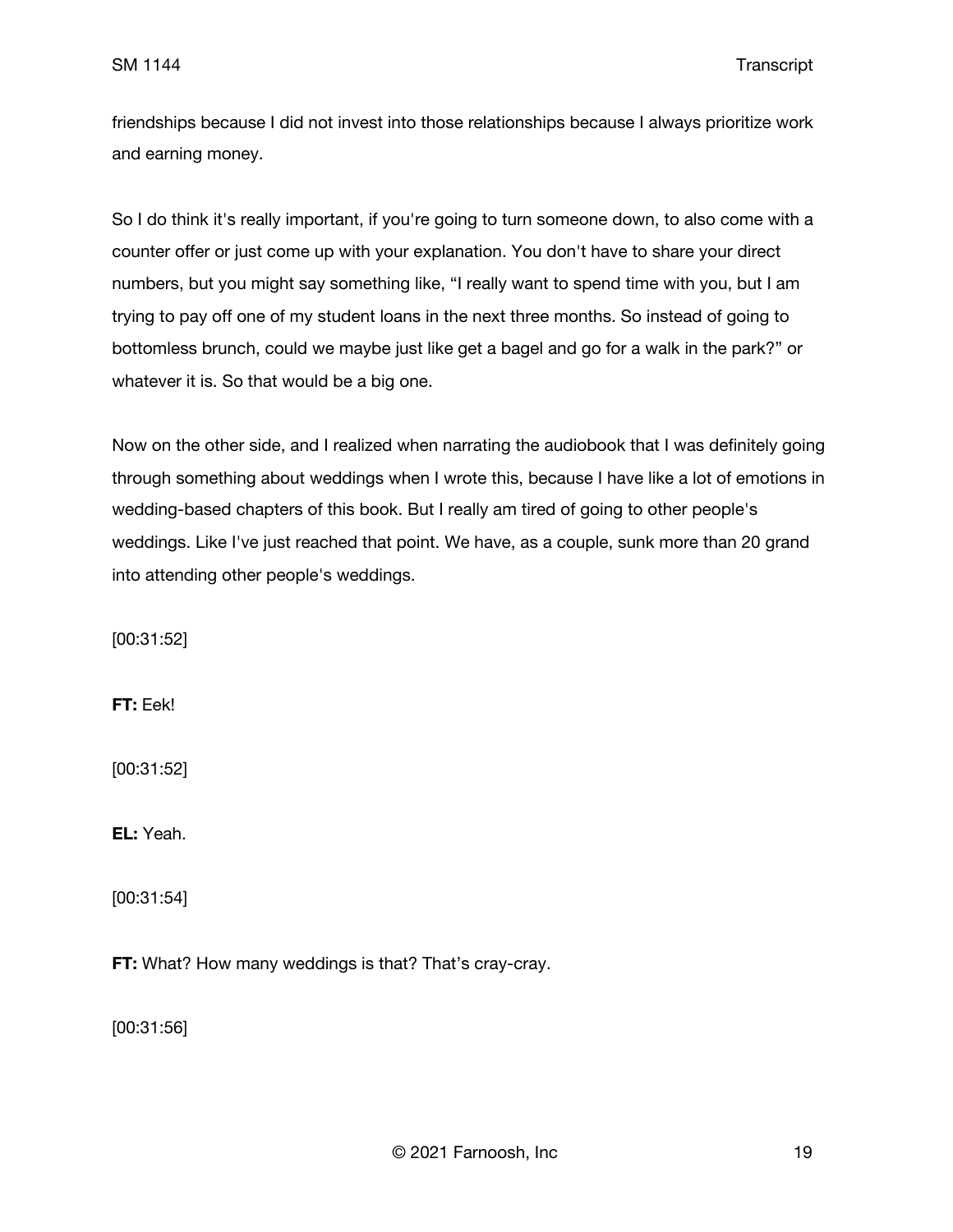**EL:** We have gone – Oh! We've gone to more than 20 at this point. And the number would be even higher if it wasn't for like my parents subsidizing when if it's like a family wedding. They'll get the hotel room and I'll just stay with my parents type thing. But yeah, I mean – And we've got 10 I think on the docket coming up because things rolled over from 2020. So, for me, that's like a very interesting pain point financial boundary now, is having to figure out a tactful way to turn down wedding invitations or go to the wedding but not go to the engagement party and the bridal shower and the bachelor party and the wedding, unless I'm in the wedding. And then also getting to a point where I can say like, "I love you, but I don't want to be a bridesmaid."

# [00:32:45]

**FT:** It's like a vicious cycle though. As someone who has gone to many weddings and paid a lot for gifts and events and parties and then you get married and you're like, "It's payback time now."

### [00:32:56]

**EL:** Hey, you know what? I paid for my bridesmaids' dresses and I did not have an engagement party and i did not have a bridal shower because I'm, "This is –"

### [00:33:04]

**FT:** I'm not thinking about me personally. I'm just saying this is sometimes the mentality, right? This is sometimes like the resentment. I don't know. I don't know what it is. It's like a rite a passage. You feel like this is what you have to do. And so I'm not saying it's right. But how do we break that cycle? You're the only friend that's speaking. There needs to be like critical mass here for this to change.

[00:33:26]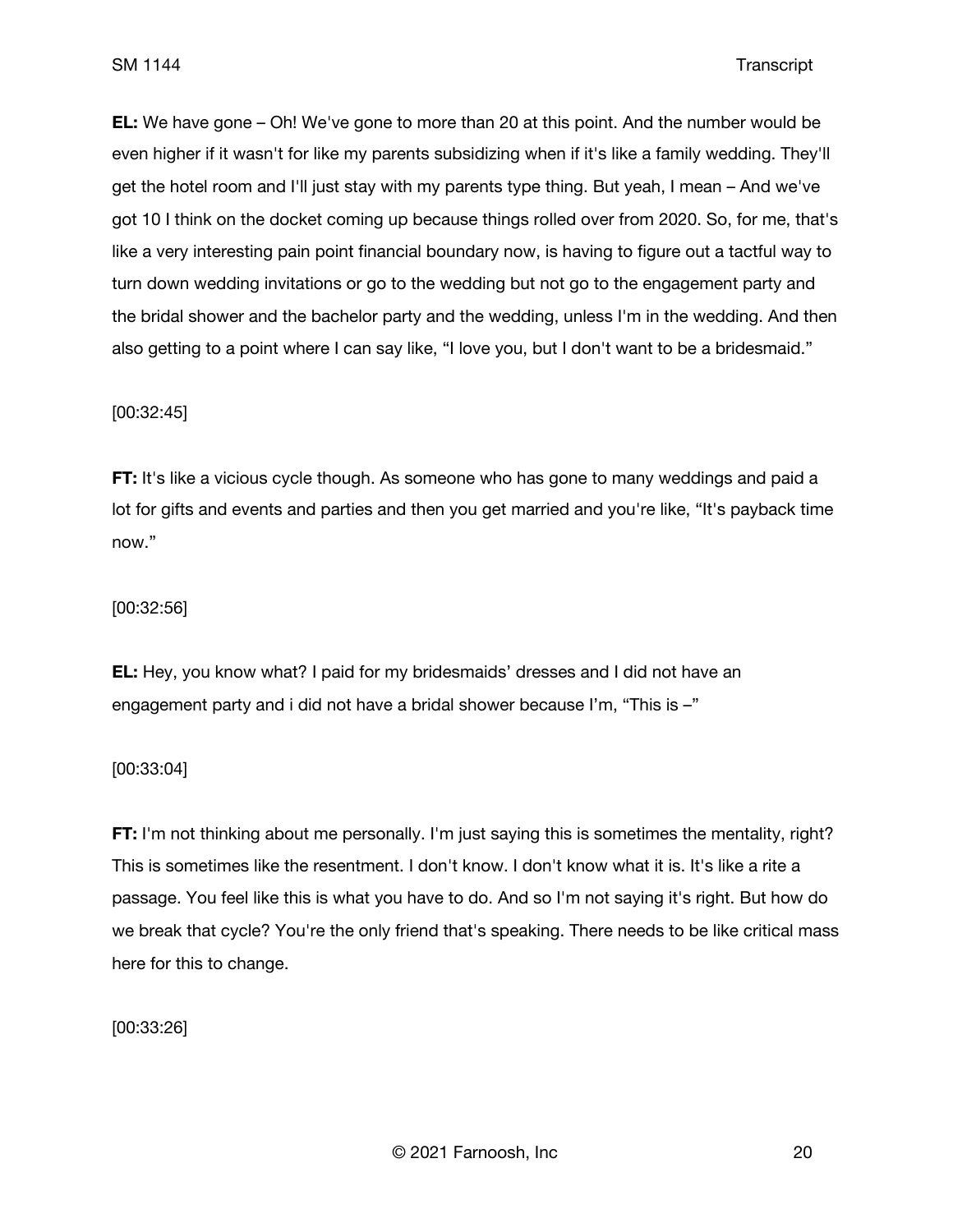**EL:** There does, and I do think it's going to be a long time before it changes. Because frankly it is one of the most awkward conversations to have with a friend, and I have had a falling out with somebody because of their wedding that I was actually in. Because I tried to set financial boundaries such as I was I think 26 at the time. I had multiple other weddings to attend that year and was in another one. And she was asking for travel for a bridal shower, a bachelorette party and the wedding all separate weekends, and I'd picked like a \$250 dress that I was going to have to get altered. And I just said like, "Hey, not asking you to change your mind on the dress, but quite frankly I can't afford like that and the wedding and both the bachelorette party in the bridal shower. So which would you rather me attend? The bridal shower or the bachelorette party?" Oh, she got mad.

[00:34:19]

**FT:** What did she say? Tell me everything.

[00:34:21]

**EL:** Oh! So first it was this whole thing where like you've never been married so you don't understand. And I was very pithy back and I was like, "But I've been a bridesmaid before." So, listen, I didn't handle it well either. It was fault on both sides.

[00:34:35]

**FT:** Did you like this friend?

[00:34:36]

**EL:** I mean, yeah, I did. But was she invited to any of my stuff? No. I mean, truly, we had a falling-out over that whole thing. And because also sometimes you have friends, male and female, this is not just a woman specific issue, who turn into like bride and groomzilla's out of nowhere. Like you never saw that coming and you're like, "What? How did this happen?" So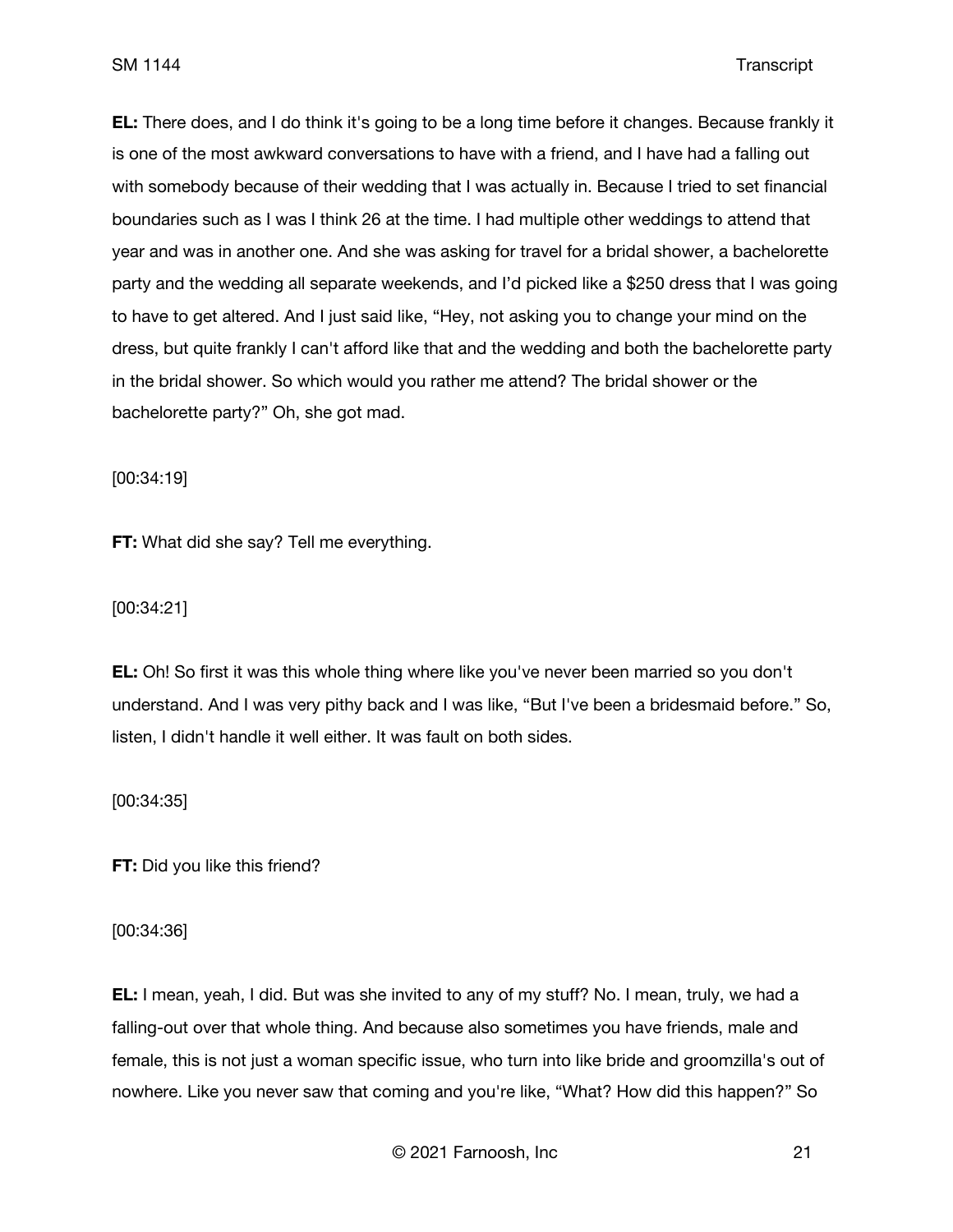people surprise you. But I do think that whether it is weddings or baby showers or just other family obligations that you might have or like cultural expectations that you have, like we all have our versions of this experience, and I do think that no matter how old you get, how much success you find, it can still be really hard to say no to whether it's like family or just social pressure to perform in a certain way. And it can be really hard to financially advocate for yourself and set that kind of a boundary because, honestly, usually it just feels easier to go along as opposed to saying, "No. This is my financial line and this is what I'm going to do."

#### [00:35:48]

**FT:** Yeah, rocking the boat is always taking a risk. Do you think you can be friends with someone really who has just a very different financial life than you do or just – And I'm not talking from a values perspective, but let's say you make a million dollars and your friend makes fifty thousand dollars a year. Can you guys hang out every weekend?

### [00:36:09]

**EL:** It's hard And I think I put a trigger warning at the top of this chapter of the book, and I laughed when I did it. But, truly, my hackles went up when I was doing the research and the interviews for it and I'm like, "That's such BS. Like you would not treat your friend that way." But fundamentally, what it comes down to, as Dr. Brad Klontz talks about, is this idea of a financial comfort zone, that like we all have these financial comfort zones. Now some of it is what you were born into and that's what you're comfortable with, which is why some people kind of perhaps continue to make financial chaos for themselves is because that feels normal and comfortable. But in other situations, listen, it's not dissimilar from parents usually look up at a party and you're surrounded by other parents. Child-free people tend to navigate towards child-free. Married tend to be friends with other people in long-term committed relationships. Like you kind of tend to self-isolate to people with a similar lived experience to yourself. Is it the right thing? I don't know. But it's naturally what we humans tend to do.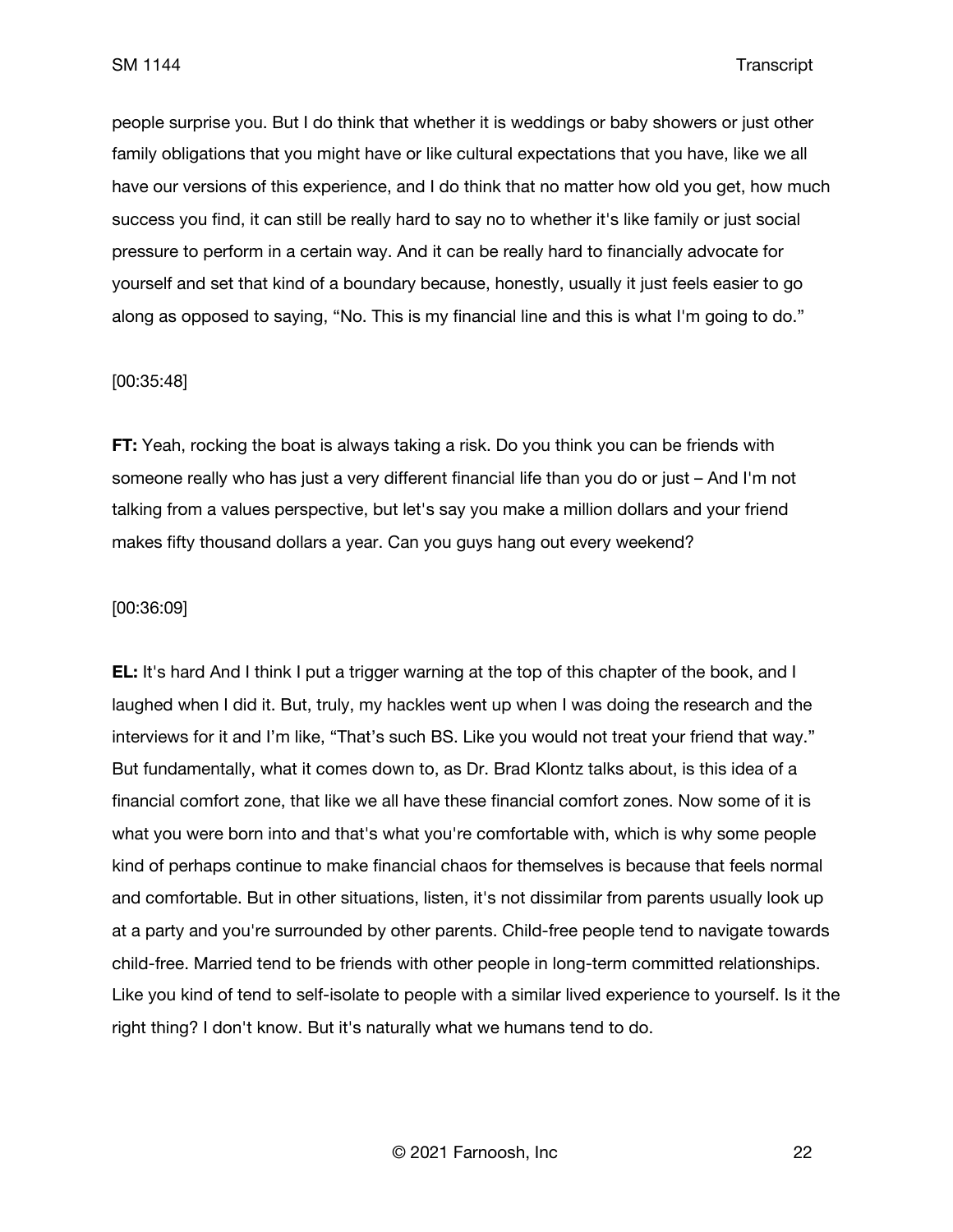So I do think that what starts to happen as we have whether it's different life milestones, different decisions that get made with money, different incomes, can you continue to be friends with somebody in a different socioeconomic situation? Of course. Will it take a lot more work and open, honest communication? Yes it will. So it really comes down to how comfortable are you both advocating for yourself, talking about this openly and confronting it? Or is your friendship just going to kind of naturally turn into getting coffee every couple of months? Checking in with the occasional text? Just as a natural byproduct of avoiding an uncomfortable conversation.

[00:37:50]

**FT:** Well, for more uncomfortable conversations and how to navigate them, check out *Broke Millennial Talks Money*. Erin Lowry, my friend, happy New Year.

[00:38:00]

**EL:** Happy New Year to you and thank you so much for having me back.

[00:38:04]

**FT:** Always. Anytime.

[OUTRO]

[00:38:07]

**FT:** Thanks so much to Erin for joining us. Her book, *Broke Millennial Talks Money*, is out today. It came out this week. You can pick up a copy everywhere books are sold, but preferably at your local bookstore. By the way, if you like this episode, please share it. Please subscribe to So Money if you're not already subscribing. Forbes recently called So Money a must listen in 2021, and US News and World Report called it one of the top 10 personal finance podcasts.